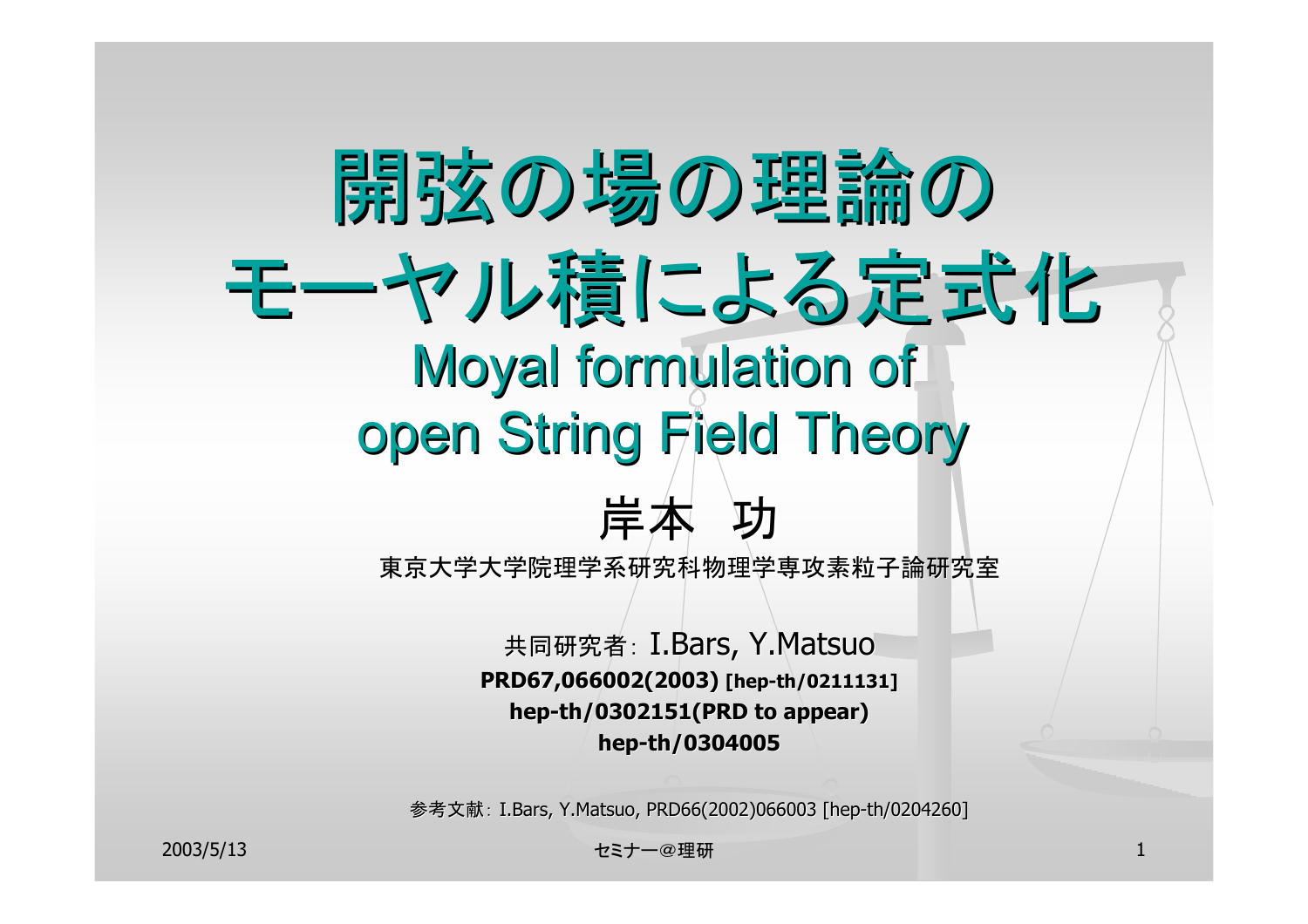### Introduction and motivation

### **u** Witten's String Field Theory (1986)

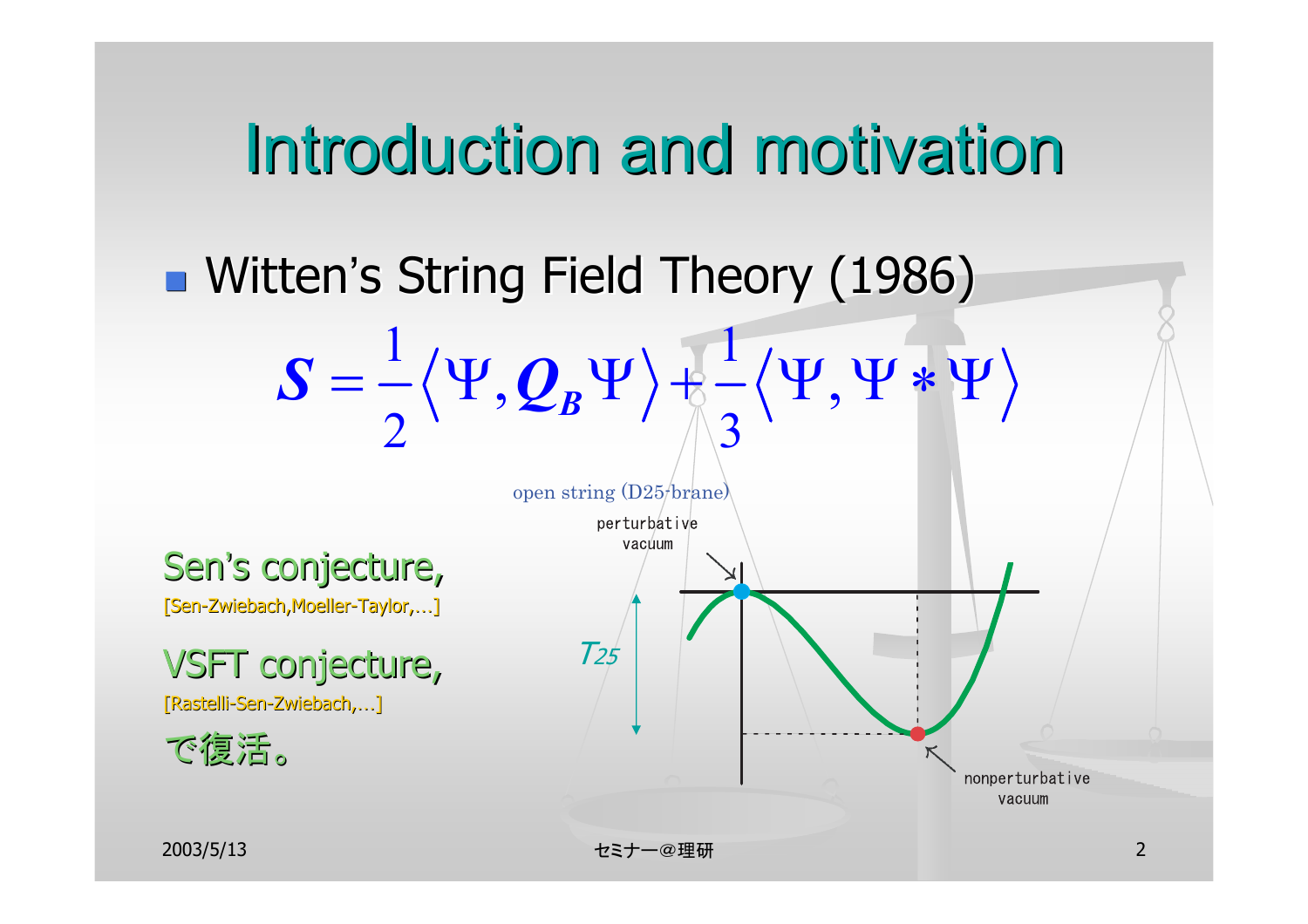■ Oscillator approach [Gross-Jevicki(1986),...] 無限行列のいくつかの代数関係を用いた形式的な計算 ⇒ しかし、素朴な計算では矛盾が生じる: twist anomaly. [Hata-Moriyama, Hata-Moriyama-Teraguchi,...] Neumann係数は ∞×∞行列なので微妙. ■ CFT approach [...,LPP(1989),...] CFTを用いると非自明な古典解として などが得られる。 インプ […,Takahashi-Tanimoto, Kishimoto-Takahashi,…] ⇒ しかし、 `Identity state' I をwell-definedにするには 正則化をする必要がある。  $\Psi_0^{(l)} = Q_L \left( -\frac{1}{2} + \frac{(-1)^l}{4} (w^{2l} + w^{2l}) \right) \left| J \right\rangle + C_L \left( l^2 w^{-2} \left( 2 - (-1)^l (w^{2l} + w^{-2l}) \right) \right) \left| I \right\rangle.$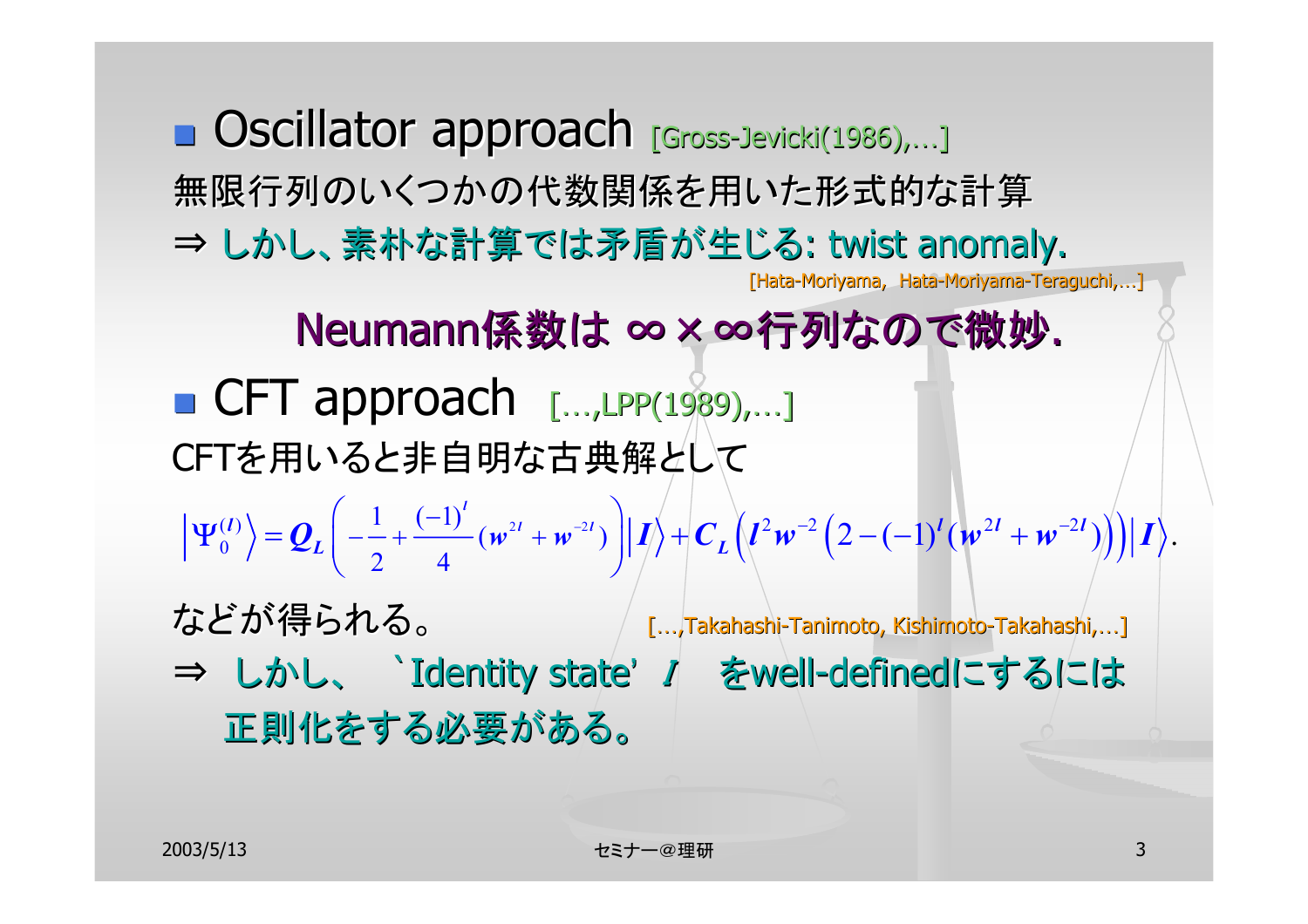#### **n** Moyal approach [Bars(2001),Bars-Matsuo(2002)]

Wittenの  $*$  積 (half string approach)  $\longrightarrow$  Moyal ★積 および 正則化を定めた。  $2 \left( \frac{\partial x}{\partial x_e} \partial p_e \right) \partial p_e \partial x_e$ *i*  $\mathbf{x}_{e}$  *cp<sub>e</sub> cy cx* θ  $\star$ =exp  $\left(\frac{i\theta}{2}\sum_{e}\left(\overline{\frac{\partial}{\partial x_{e}}\frac{\partial}{\partial p_{e}}}-\overline{\frac{\partial}{\partial p_{e}}\frac{\partial}{\partial x_{e}}}\right)\right)$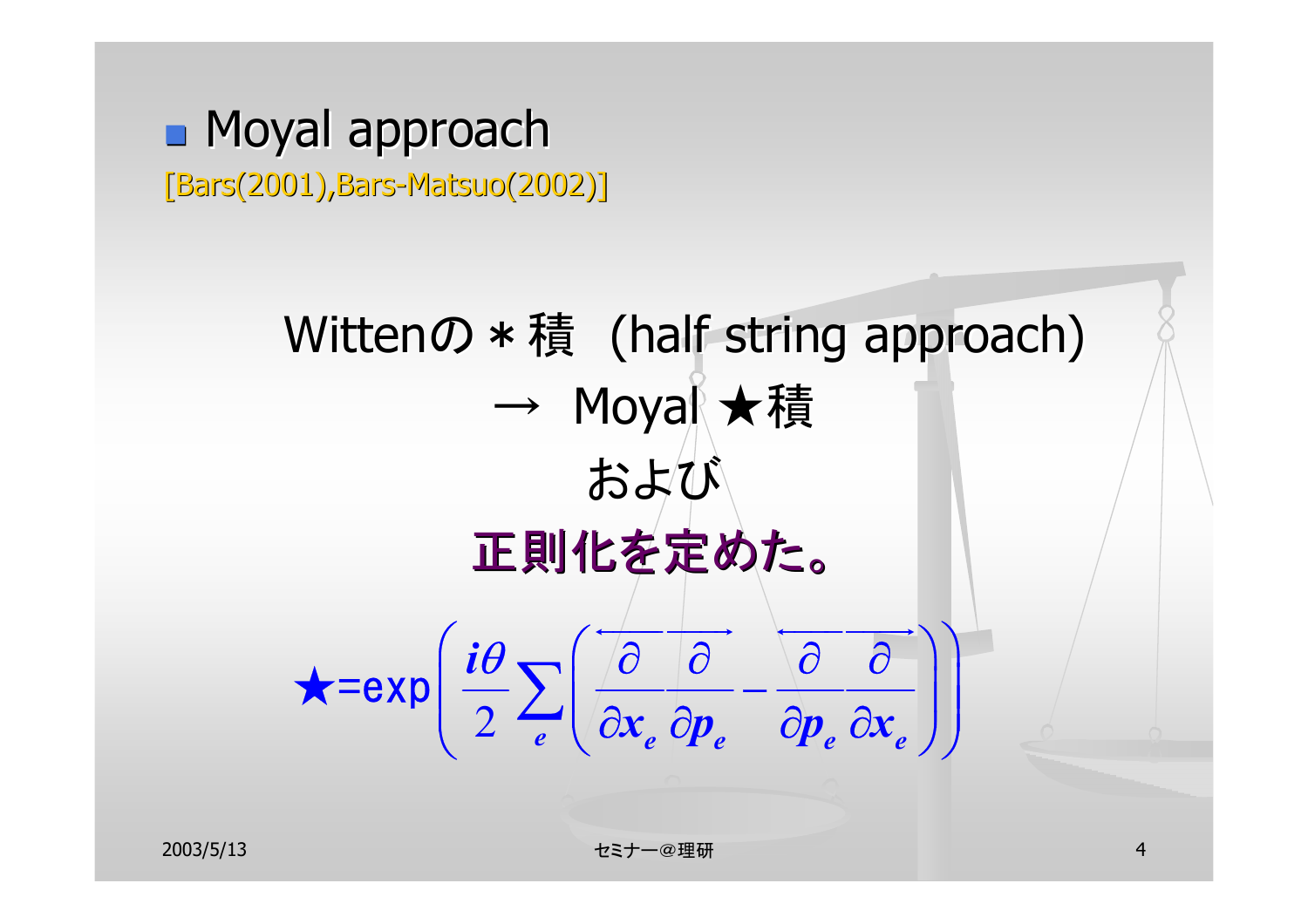■ 他にも Moyal approachの流儀がある: Wittenの  $*$  積 (oscillator approach)

4

 $\longrightarrow$ → Neumann行列の対角化

[Rastelli-Sen-Zwiebach, ...]

「連続」な Moyal ★ 積

 $k$ *i* tanh $\frac{\pi k}{2}$ 

[Douglas-Liu-Moore-Zwiebach, … ]

 $d\kappa i$ 

(必要に応じて 「レベルL」 による正則化をしている。)

 $\tanh\left(\frac{x}{4}\right)$   $\frac{1}{\partial x(k)}\frac{\partial p(k)}{\partial p(k)} - \frac{1}{\partial p(k)}\frac{\partial p(k)}{\partial x(k)}$ 

 $\mathcal{X}(K)$  *Op* $(K)$  *Op* $(K)$  *Ox* 

 $K$  |  $CD(K)$  |  $CD(K)$   $OX(K)$ 

 $\longrightarrow$ 

 $\star = \exp \left( \int dx i \tanh \frac{\pi k}{4} \left( \frac{\partial}{\partial x(k)} \frac{\partial}{\partial p(k)} - \frac{\partial}{\partial p(k)} \frac{\partial}{\partial x(k)} \right) \right)$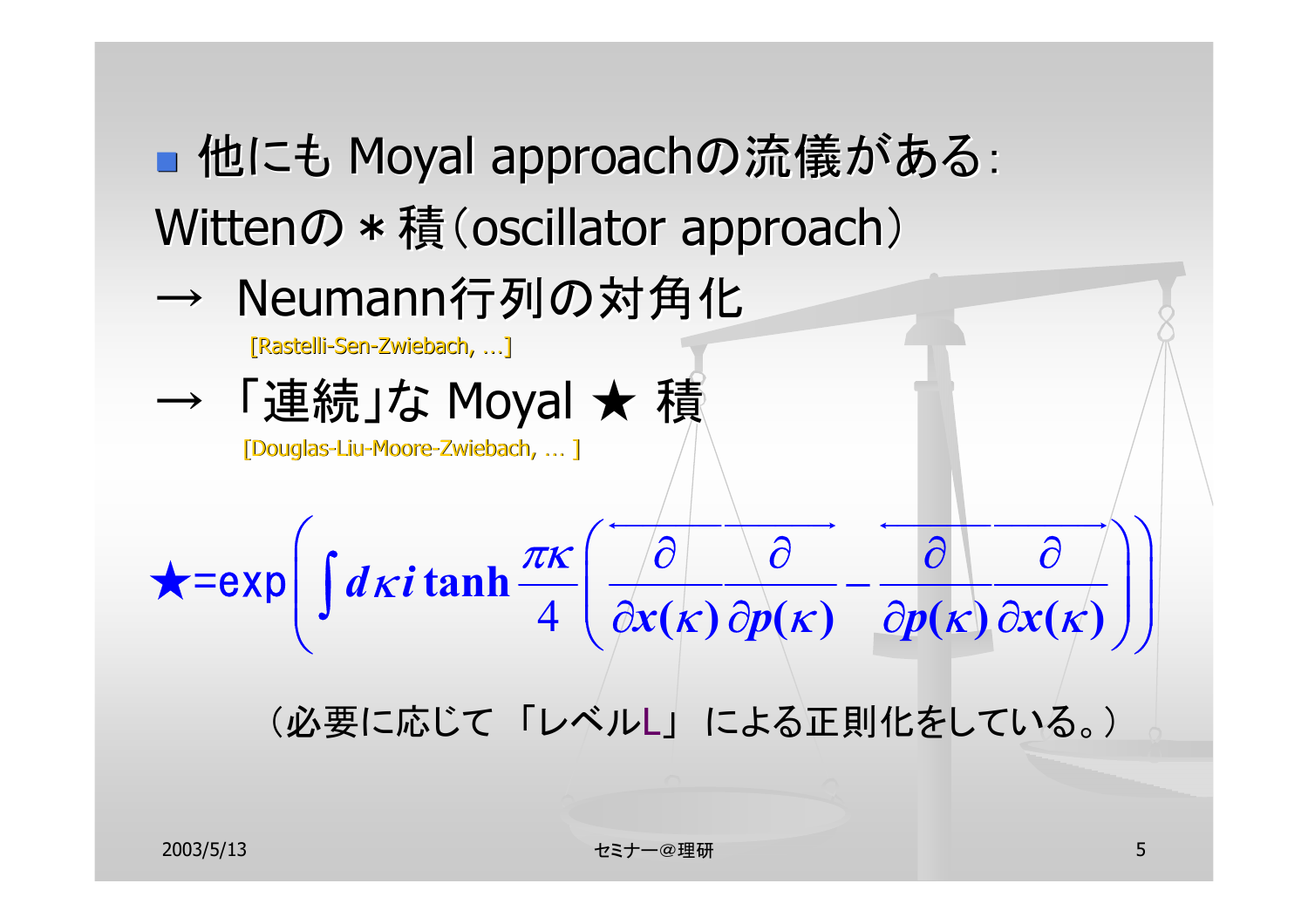### Contents

- **Introduction and Motivation**
- **Half string and Moyal formulation**
- **Regularization**
- **n** Moyal String Field Theory (MSFT)
- **Application 1: String amplitude**
- **Application 2: Splitting limit**
- **Bummary and Discussion**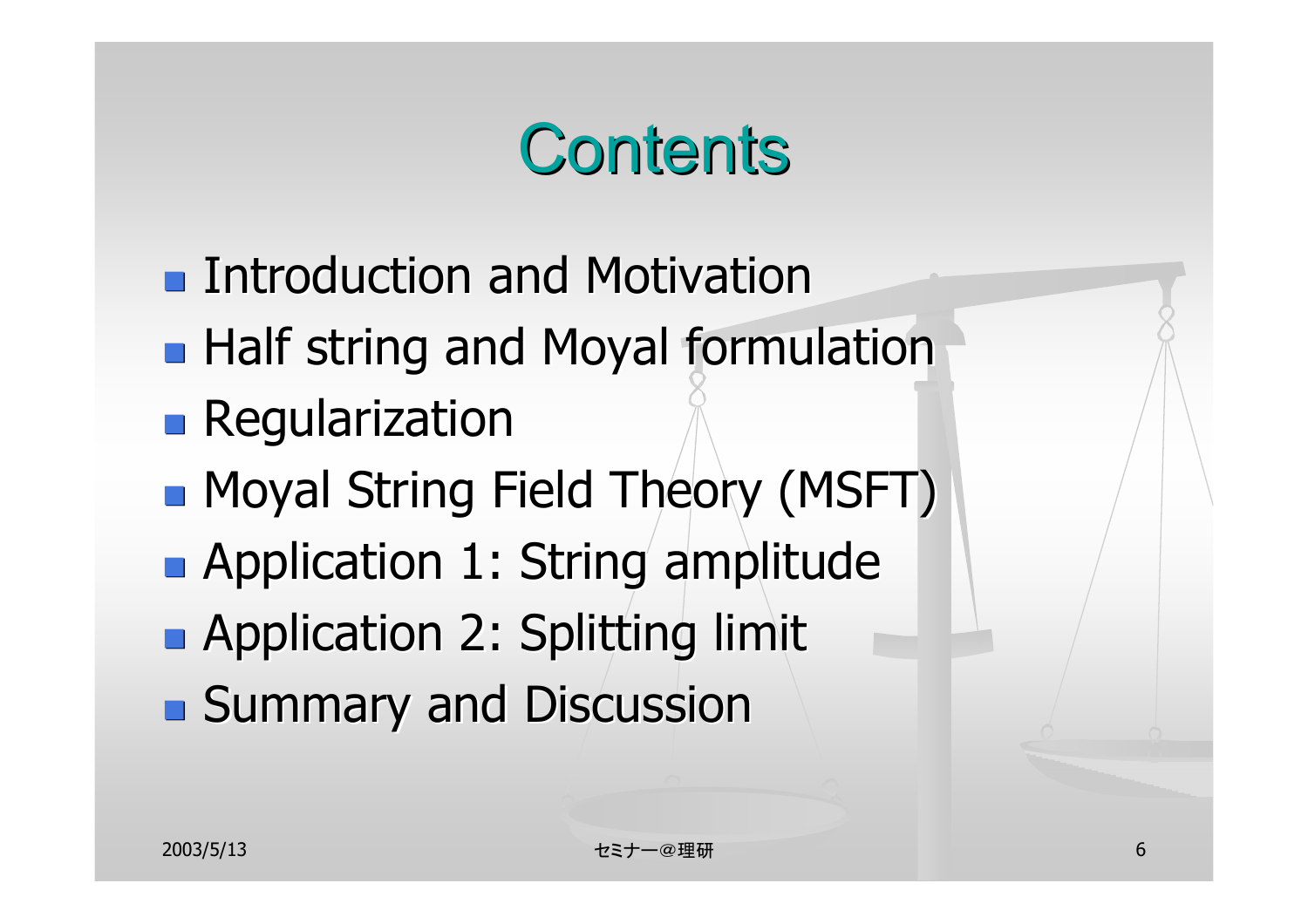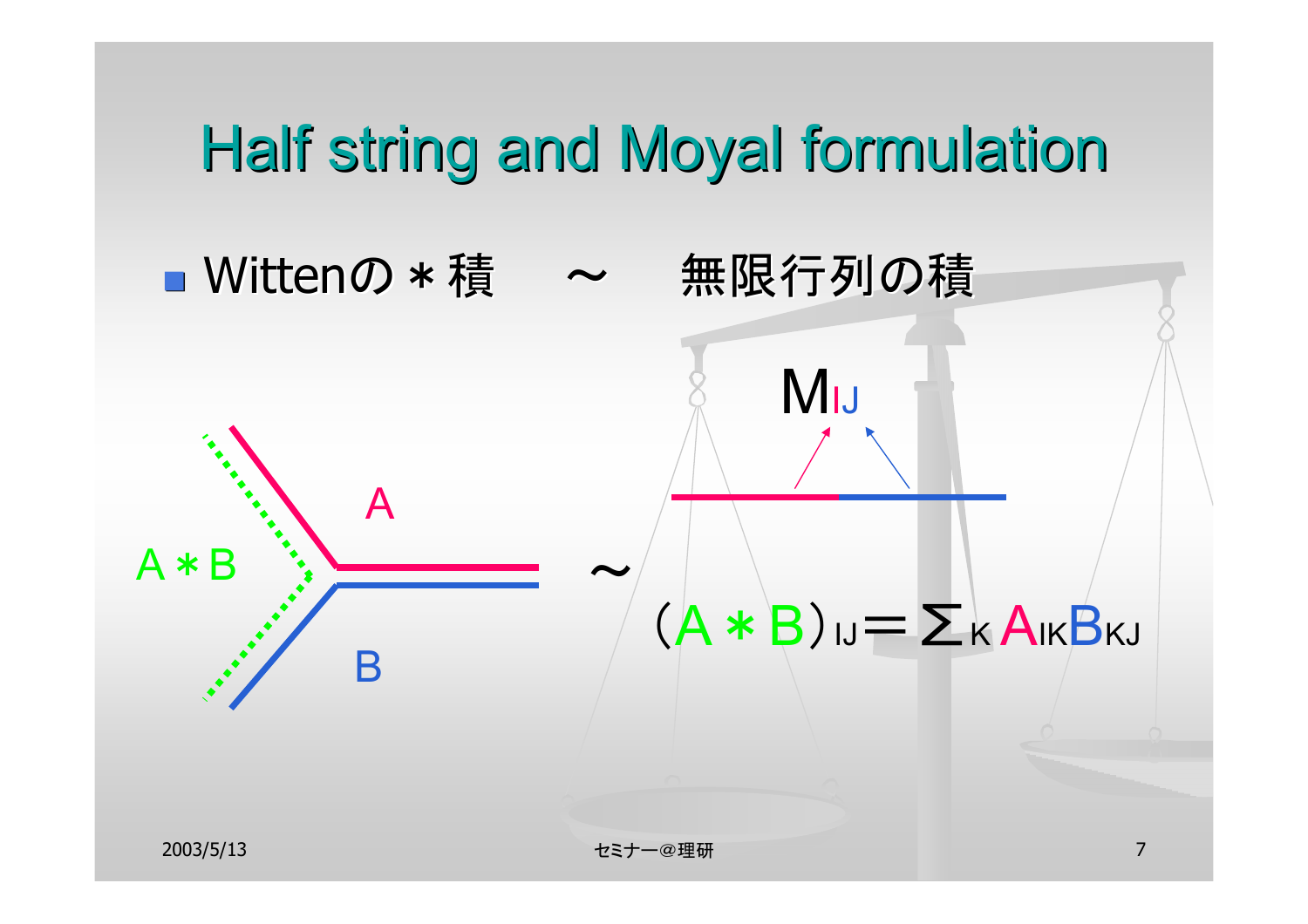■ 式で書くと: と右半分と左半分に分けてWittenの \* 積を のように定義する。 (ただし中点の自由度は微妙)  $\sigma(\sigma) = x_0^{\mu} + \sqrt{2} \sum_{n=1}^{\infty} x_n^{\mu} \cos n\sigma = \begin{cases} l^{\mu}(\sigma) \\ r^{\mu}(\pi - \sigma) \end{cases}$  $\big( \sigma \big)$  $\int_{1}^{h} h^{b} (\pi - \sigma)$  $\big( \sigma \big)$  $\int_{0}^{0} \int_{0}^{\infty} \frac{\sqrt{2}}{n} e^{i\theta} d\theta$   $\int_{0}^{\infty} \left( \pi - \sigma \right)$ 0  $\sqrt{2}$   $\frac{1}{n=1}$  $\overline{2} \sum_{n=1}^{\infty} x_n^{\mu} \cos n\sigma = \begin{cases} l^{\mu}(\sigma) & 0 \leq \sigma \leq \pi/2 \ l^{\mu}(\pi - \sigma) & \pi/2 \leq \sigma \leq \pi \end{cases}$  $\mathcal{L}(\boldsymbol{\sigma}) = \boldsymbol{i}\sqrt{2}\sum_{n=1}^{\infty}x_n^{gh}\sin n\boldsymbol{\sigma} = \begin{cases} \boldsymbol{l}^{\boldsymbol{\theta}}\left(\boldsymbol{\sigma}\right) & 0 \leq \boldsymbol{\sigma} \leq \pi/2 \\ \boldsymbol{r}^{\boldsymbol{b}}\left(\pi-\boldsymbol{\sigma}\right) & \pi/2 \leq \boldsymbol{\sigma} \leq \pi \end{cases},$  $\sigma(\sigma) = c_0 + \sqrt{2} \sum_{n=1}^{\infty} y_n^{gh} \cos n\sigma = \begin{cases} l^c(\sigma) & 0 \le \sigma \le \pi/2 \\ r^c(\pi - \sigma) & \pi/2 \le \sigma \le \pi \end{cases}$ *n n b gh*  $\sum_{n=1}^{\infty}$   $\binom{n}{n}$  **b** *c gh*  $\sum_{n=1}$   $\sum_{n=1}^{n}$   $\sum_{n=1}^{n}$   $\sum_{n=1}^{n}$   $\sum_{n=1}^{n}$ *l*  $X^{\mu}(\sigma) = x_0^{\mu} + \sqrt{2} Y x_{n}^{\mu} \cos n$ *r l*  $\bm{b}(\sigma) = \bm{i}\sqrt{2}$   $\sum x_i^{gn} \sin \bm{n}$ *r l*  $c(\sigma) = c_0 + \sqrt{2} \sum y_n^{\sigma} \cos \theta$ *r*  $\boldsymbol{\mu}$  $\mu$  |  $\rightarrow$  |  $\mu$  |  $\rightarrow$  |  $\rightarrow$   $\mu$  $\boldsymbol{\mu}$  $\sigma$  |  $0 \leq \sigma \leq \pi$  $\sigma$  =  $x_0^2$  +  $\sqrt{2}$  >  $x_0^2$  cos n $\sigma$  $\pi - \sigma$   $\pi / 2 \leq \sigma \leq \pi$  $\sigma$   $0 \leq \sigma \leq \pi$  $\sigma$ ) =  $\iota \sqrt{2}$  >  $x^{\circ}$  sin  $n\sigma$  $\pi-\sigma$ )  $\pi$  /  $\angle$   $\leq$   $\sigma$   $\leq$   $\pi$  $\sigma$   $0 \leq \sigma \leq \pi$  $\sigma$ ) =  $c_0$  +  $\sqrt{2}$  >  $v_{\alpha}^{s}$  cos n $\sigma$  $\pi-\sigma$   $\pi$  /  $2 \le \sigma \le \pi$ ∞ = ∞ = ∞ =  $= \mathbf{r}^{\mu} + \sqrt{2} \sum_{n=1}^{\infty} \mathbf{r}^{\mu} \cos n\sigma = \begin{cases} l^{\mu}(\sigma) & 0 \leq \sigma \leq l \end{cases}$  $+\sqrt{2}\sum_{n=1}^{\infty}x_n^{\mu}\cos n\sigma = \begin{cases} e^{i\theta} & \text{if } n=1,2 \leq \sigma \leq 1 \end{cases}$  $= i \sqrt{2} \sum_{k=1}^{\infty} r^{gh} \sin n\sigma = \begin{cases} l^{b}(\sigma) & 0 \leq \sigma \leq l \end{cases}$  $\sum_{n=1} x_n^{gh} \sin n\sigma = \begin{cases} r^b \left( \frac{\sigma}{\sigma} \right) & \pi/2 \leq \sigma \leq r^d \end{cases}$  $= c + \sqrt{2} \sum_{n=1}^{\infty} v^{gh} \cos n\sigma = \sqrt{\int_{0}^{c} (\sigma)} \qquad 0 \le \sigma \le$  $+\sqrt{2}\sum_{n=1} y_n^{gh} \cos n\sigma = \sqrt{\frac{1}{r} \left(\frac{\sigma}{\pi}-\sigma\right)} \frac{\sigma}{\pi/2} \leq \sigma \leq$  $\mathbf{\Psi}_1^{\phantom{\dag}} \ast \mathbf{\Psi}_2^{\phantom{\dag}} [ \bm{l}^{\mu}, \bm{l}^b, \bm{l}^c; \bm{r}, \bm{r}^b, \bm{r}^c ] =$  $\bm{Dw}^{\mu}\bm{Dw}^{\bm{b}}\bm{Dw}^{\bm{c}}\bm{\Psi}_{1}[\bm{l}^{\mu},\bm{l}^{\bm{b}},\bm{l}^{\bm{c}};\bm{w}^{\mu},\bm{w}^{\bm{b}},\bm{w}^{\bm{c}}\,]\bm{\Psi}_{2}[\bm{w}^{\mu},\bm{w}^{\bm{b}},\!-\!\bm{w}^{\bm{c}};\bm{r}^{\mu},\bm{r}^{\bm{b}},\bm{r}^{\bm{c}}]$  $\int {\bm D} {\bm w}^{\mu} {\bm D} {\bm w}^{\bm b} {\bm D} {\bm w}^{\bm c} {\bm \Psi}_1[{\bm l}^{\mu}, {\bm l}^{\bm b}, {\bm l}^{\bm c} ; {\bm w}^{\mu}, {\bm w}^{\bm b}, {\bm w}^{\bm c} ] {\bm \Psi}_2[{\bm w}^{\mu}, {\bm w}^{\bm b},$  $\mu^{\mu}Dw^{\nu}Dw^c\Psi_{1}[l^{\mu},l^{\nu},l^{c};w^{\mu},w^{\nu},w^c]\Psi_{2}[w^{\mu},w^{\nu},-w^c; r^{\mu},r^{\nu},r^c]$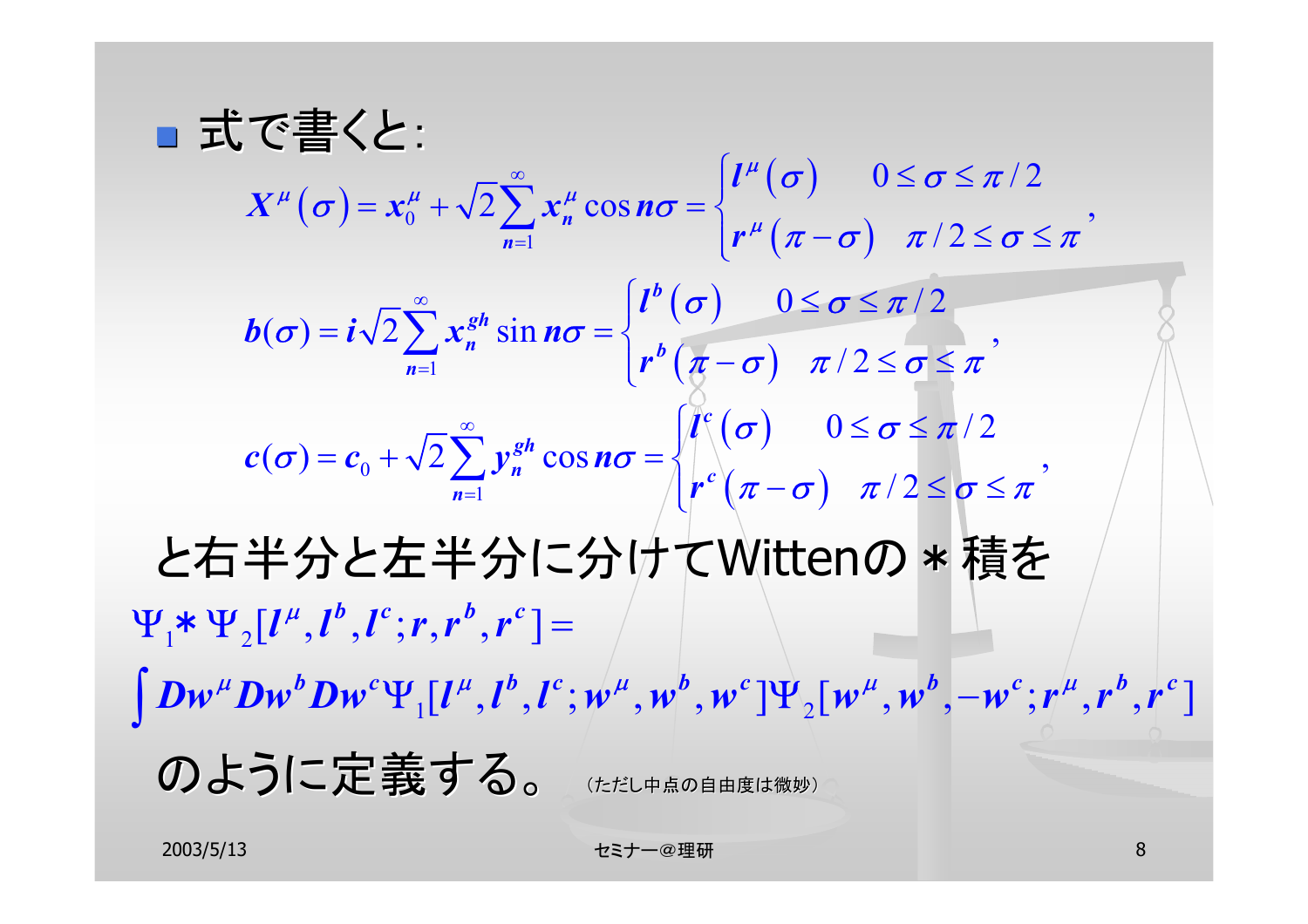■ 元の非零モード  $(x_n^\mu, x_n^{sh}, y_n^{sh})$  の半分  $\left(x_o^\mu, x_e^{sh}, y_e^{sh}\right)$ についてフーリエ変換するとhalf-string の \*積 が (anti-)Moyal★積にmapされる:



2003/5/13 セミナー@理研 9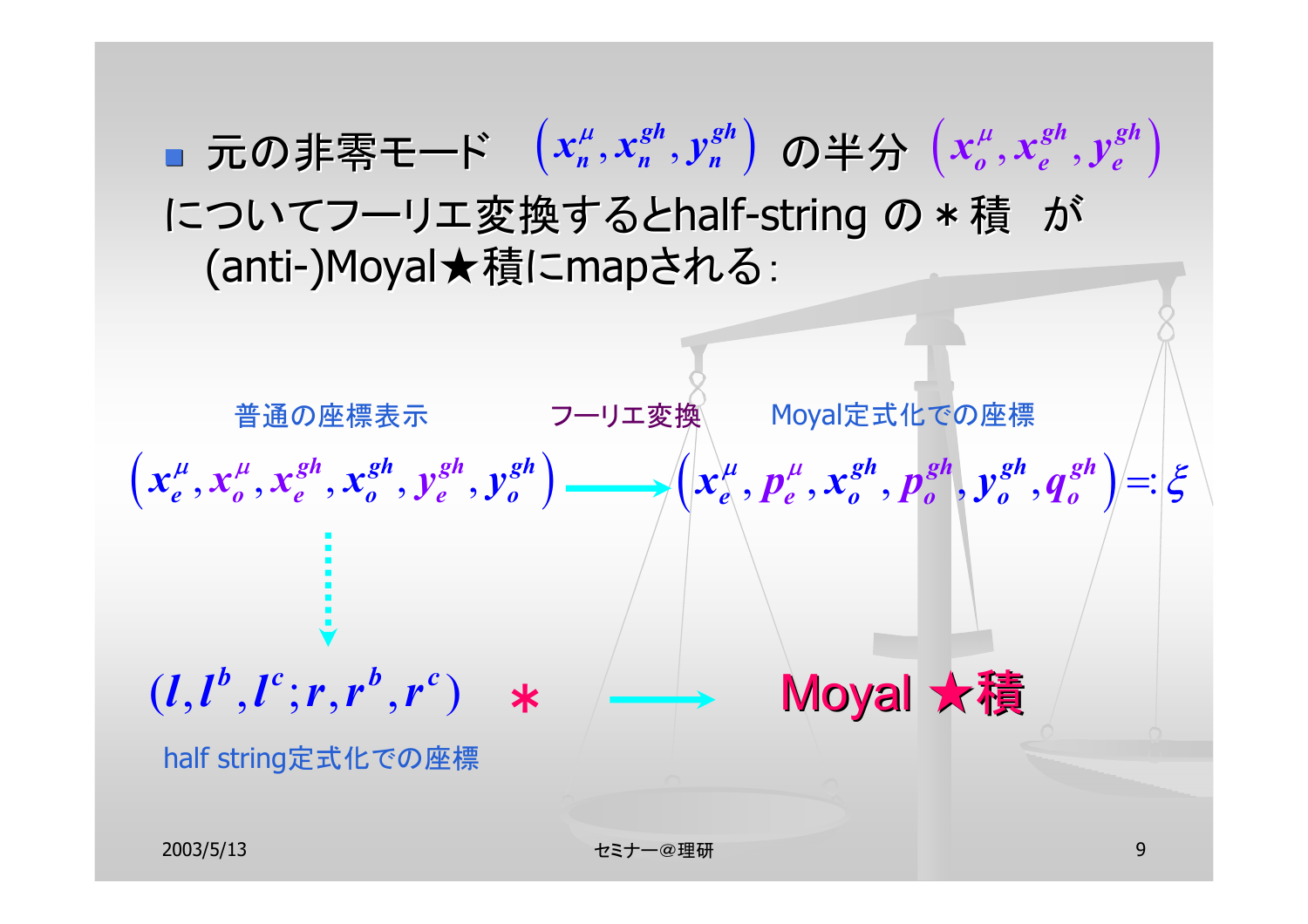#### ■零モードも含めて弦場のmapを具体的に書くと

$$
\hat{A}(\bar{x}, \xi_0, \xi)
$$
\n
$$
\sim \int d^{Nd}x_o \int dc_0 dx_e^{gh} dy_e^{gh} e^{-2ip_eTx_o} e^{-\xi_0(c_0 - \bar{w}y_e^{gh}) + 2p_o^{gh} \bar{S}x_e^{gh} + 2q_o^{gh}Ry_e^{gh}}
$$
\n
$$
\times \langle \bar{x} + \bar{w}x_e, c_0, x_n, x_n^{gh}, y_n^{gh} | \Psi \rangle
$$
\n
$$
\downarrow
$$
\n
$$
\Psi(x_0^{\mu}, c_0, x_n^{\mu}, x_n^{gh}, y_n^{gh})|_{x_0^{\mu} = \bar{x}^{\mu} + w_e x_e^{\mu}}
$$
\n
$$
\times \text{EVALUATE:}
$$
\n
$$
\text{EVALUATE:}
$$

2003/5/13 セミナー@理研 10 to 10 to 10 to 10 to 10 to 10 to 10 to 10 to 10 to 10 to 10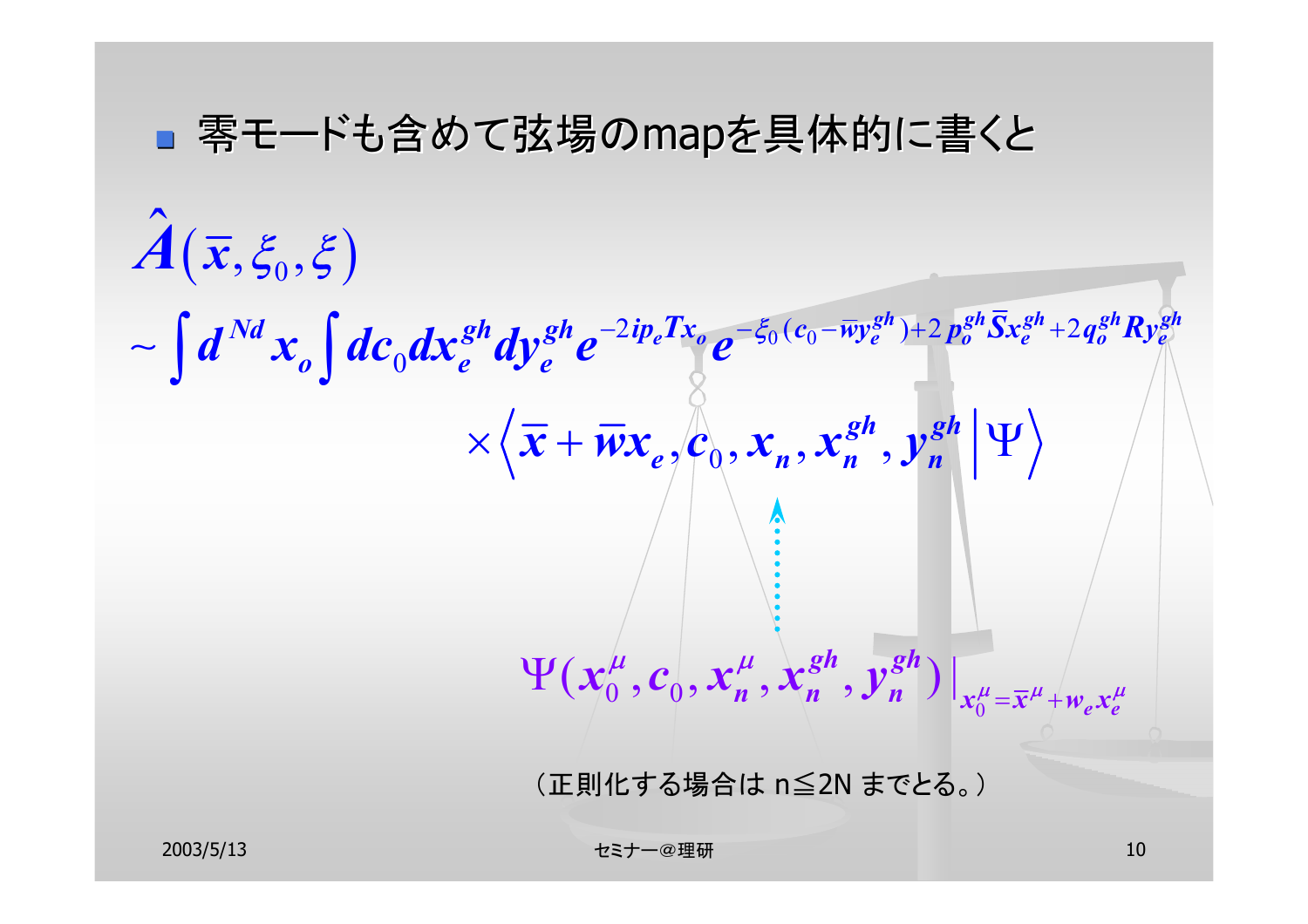#### ■ ここで無限行列 T,R,S,w,v を導入した:



■無限行列の積の結合性の破れ [Bars-Matsuo]  $R(Tv) = R \cdot 0 = 0$  **v.s.**  $(RT)v = 1 \cdot v = v$ ,...

計算をwell-definedにするため、正則化する必要あり。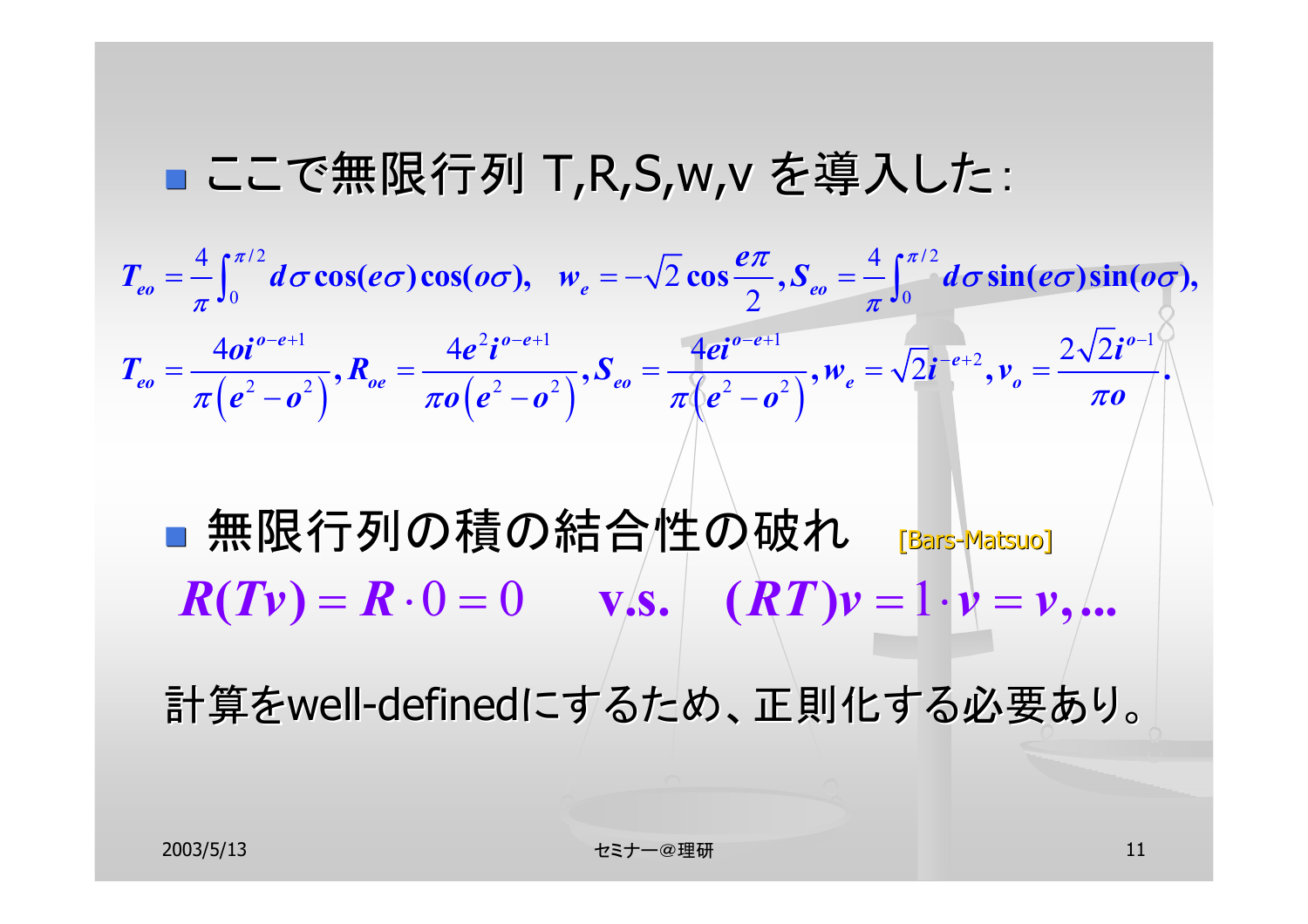## **Regularization**

■無限行列の正則化:有限行列へ [Bars-Matsuo] をe→κe,o→κoとしN×N行列の関係式へ: 行列の関係式へ: 逆にこれを定義だと思うと  $2\pi$   $2$ 1  $R_{oe} = o^{-2} T_{eo} e^{2}$ ,  $R_{oe} = T_{eo} + v_{o} w_{e}$ ,  $v_{o} = \sum T_{eo} w_{e}$ ,  $w_{e} = \sum R_{oe} v_{o}$ , *e o* $T_{eo} = e^{-1}S_{eo}$  $\sum T_{eo} w_e, w_e = \sum$  $2\overline{P}$   $2$ 1  $\theta$  , if  $\theta$  , if  $\theta$  ,  $\theta$  ,  $\theta$  ,  $\theta$  ,  $\theta$  ,  $\theta$  ,  $\theta$  ,  $\theta$  ,  $\theta$  ,  $\theta$  ,  $\theta$  ,  $\theta$  ,  $\theta$  ,  $\theta$  ,  $\theta$  ,  $\theta$  ,  $\theta$  ,  $\theta$  ,  $\theta$  ,  $\theta$  ,  $\theta$  ,  $\theta$  ,  $\theta$  ,  $\theta$  ,  $\theta$  ,  $\theta$  ,  $\theta$  ,  $\theta$  ,  $\theta$  . *e o* $R = \kappa^{-2} T \kappa^2$ ,  $R = T + \nu \overline{\nu}$ ,  $\nu = T \nu$ ,  $w = R \nu$  $T = \kappa^{-1} S$  $= \kappa^{\text{-1}} S \kappa$ 

(N,<sup>κ</sup>e,<sup>κ</sup>o)からT,R,S,w,vがあらわに定まる。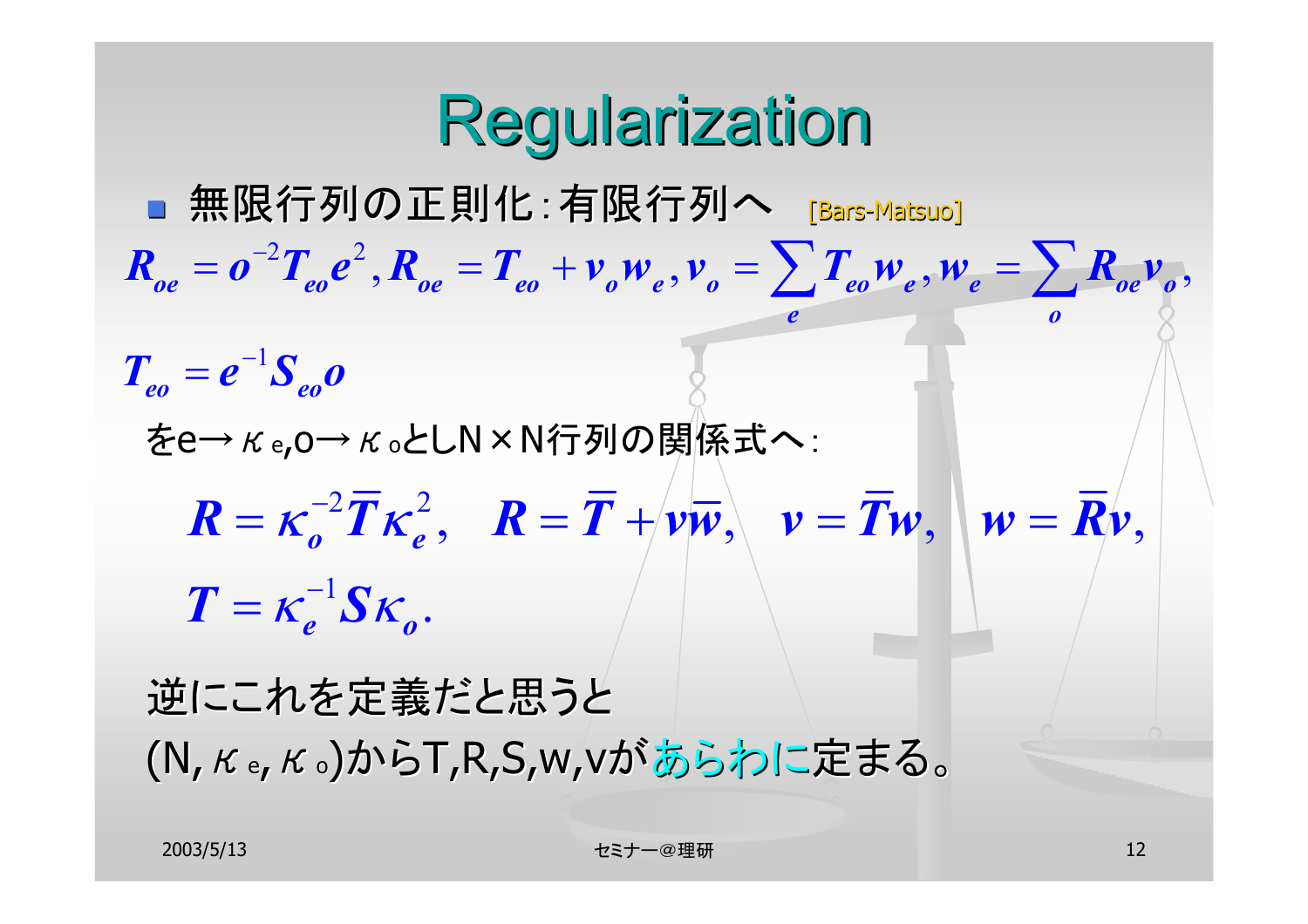■ 解いた結果は

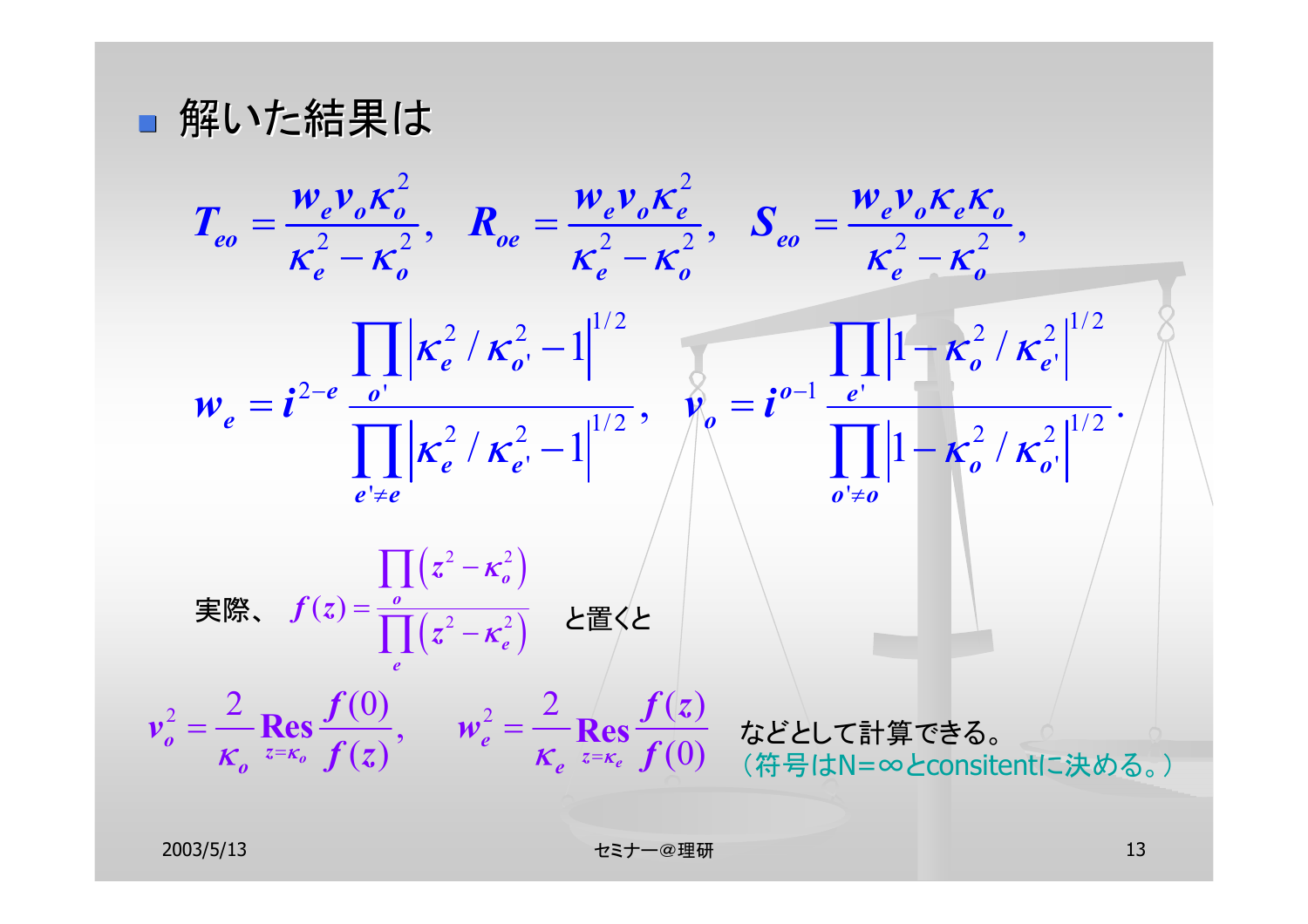#### これらの有限行列は次の関係式を満たす

 $\boldsymbol{TR} = 1, \boldsymbol{RT} = 1, \boldsymbol{RR} = 1 + \boldsymbol{w}\boldsymbol{\overline{w}}, \boldsymbol{TT} = 1 - \boldsymbol{v}\boldsymbol{\overline{v}},$  $SS = SS = 1$ 

 $\bm{R}\bm{w}=\bm{v}\big(1+\overline{\bm{w}}\bm{w}\big), \bm{R}\overline{\bm{R}}=\stackrel{\cdot}{\left[1+\bm{\mathcal{v}}\overline{\bm{v}}\left(1+\overline{\bm{w}}\bm{w}\right)\right]}.$  $1-\frac{\ldots}{1+\overline{\boldsymbol{\mathcal{W}}}\boldsymbol{w}},$   $\boldsymbol{T}\boldsymbol{\mathcal{v}}=\frac{\boldsymbol{\mathcal{X}}\boldsymbol{\mathcal{w}}}{1+\overline{\boldsymbol{\mathcal{W}}}\boldsymbol{w}},$   $\overline{\boldsymbol{\mathcal{v}}}\boldsymbol{\mathcal{v}}=\frac{\boldsymbol{\mathcal{W}}\boldsymbol{\mathcal{w}}}{1+\overline{\boldsymbol{\mathcal{W}}}\boldsymbol{w}},$  $T\overline{T} = 1 - \frac{\mathcal{W}\mathcal{W}}{T}$ ,  $\overline{T}\mathcal{V} = \frac{\mathcal{W}\mathcal{W}}{T}$ ,  $\overline{\mathcal{V}}\mathcal{V} = \frac{\mathcal{W}\mathcal{W}}{T}$  $W$ <sup>*ww*</sup>  $I + WW$ = <sup>−</sup> <sup>=</sup> <sup>=</sup>  $+$   $\mathcal{W}\mathcal{W}$   $+$   $\mathcal{W}\mathcal{W}$   $+$   $+$ 2  $\prod$   $\kappa_e^2$ 

2 1  $\bm{w}\bm{w} = \frac{-e}{\sqrt{2}}$ *oo*κ※特に  $1 + \overline{w} w = \frac{e}{\prod \kappa_o^2}$  はもとの無限行列に戻る極限で∞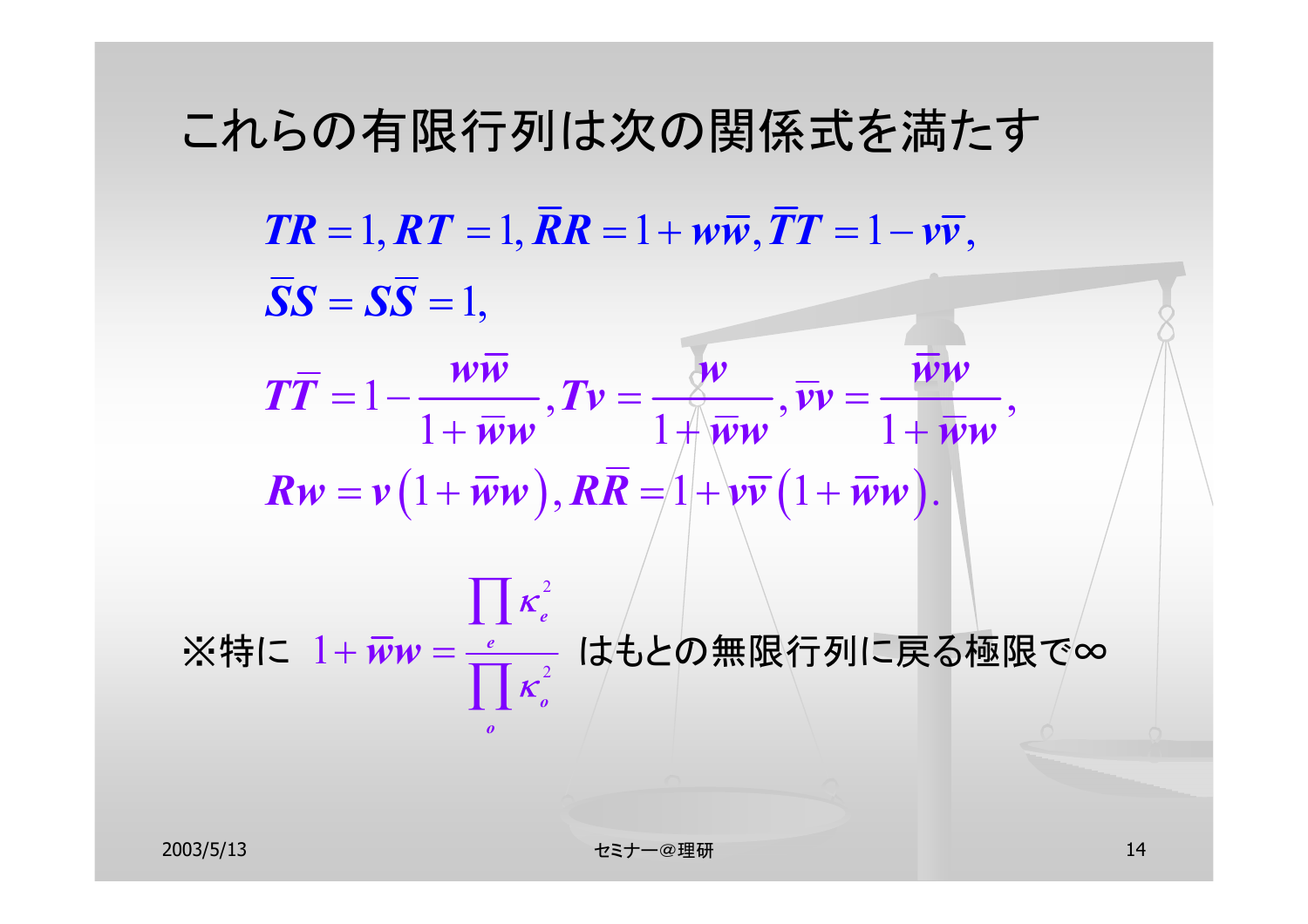### Moyal string field theory (MSFT) ■ セットアップ  $(N, \kappa e, \kappa o)$ , e=2,4,...,2N,o=1,3,...,2N-1 2N個のfrequencies  $\longrightarrow$ → 正則化された行列T,R,S,w,vが決まる。 **n** Moyal Field d+1個(zeromode)+(2Nd+4N)個の変数 非可換座標 非可換座標 ˆ $A(\bar{\mathbf{x}}, \xi_0, \xi)$

※ K e=e, K o=0,N→∞の極限(open string limit)で通常の場合に戻る。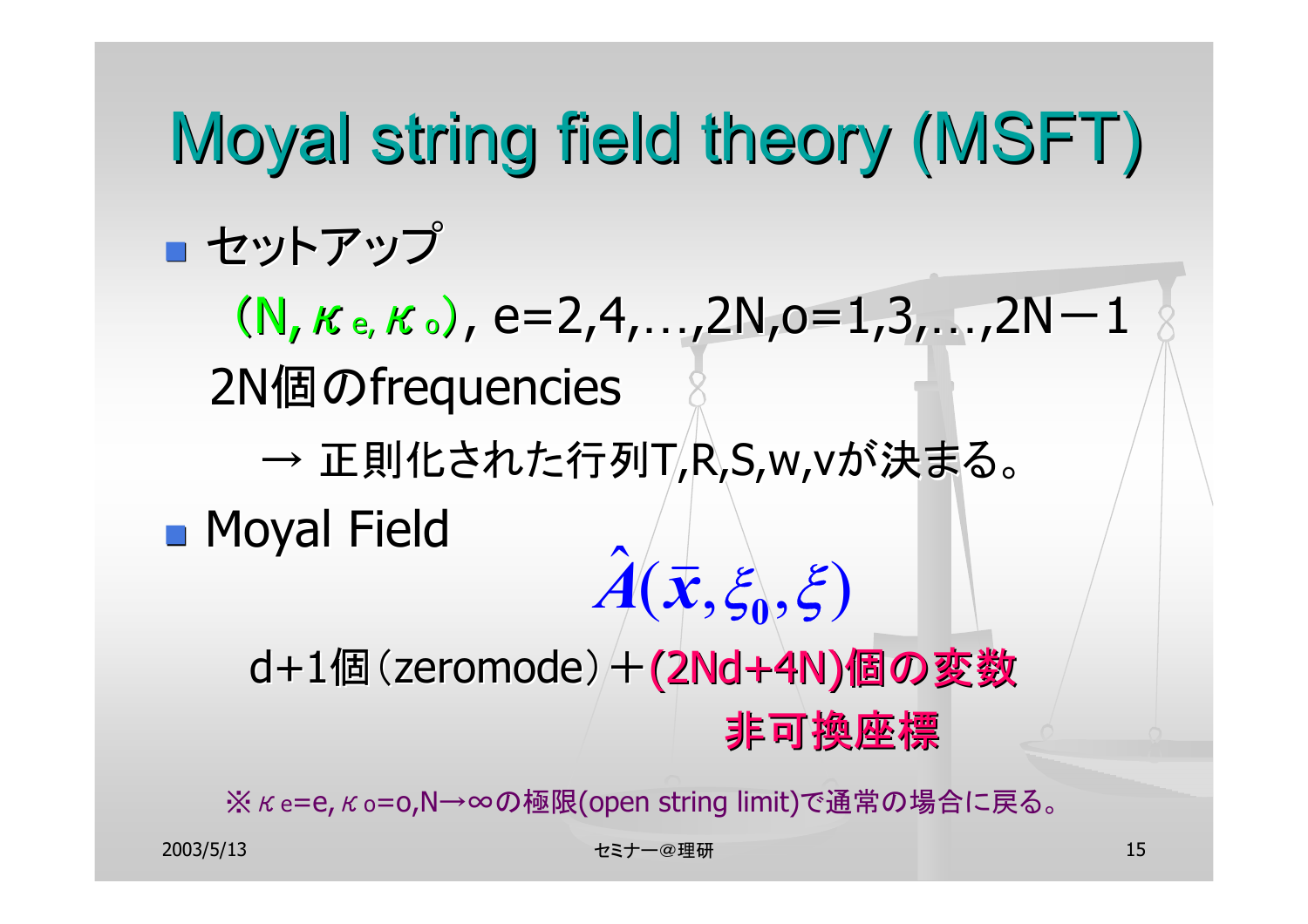\n
$$
\mathbf{F} = \int d^d x \mathbf{Tr} \left( \frac{1}{2} A \star (L_0 - 1) A + \frac{1}{3} A \star A \star A \right),
$$
\n
$$
\star = \exp \left( \frac{1}{2} \frac{\partial}{\partial \xi} \sigma \frac{\partial}{\partial \xi} + \frac{1}{2} \frac{\partial}{\partial \xi} \sigma \frac{\partial}{\partial \xi^*} \right),
$$
\n
$$
\mathbf{Tr} = \frac{\det^{1/2} \Sigma}{\det^{d/2} \sigma} \int \frac{d^{2Nd} \xi}{(2\pi)^{Nd}} d^{2dN} \xi d^{4N} \xi^{gh},
$$
\n
$$
L_0 = \frac{1}{2} p^2 - \frac{1}{4} \overline{D}_{\xi} M_0^{-1} \tilde{\kappa} D_{\xi} + \xi \tilde{\kappa} M_0 \xi
$$
\n
$$
- \frac{1}{4} \frac{\partial}{\partial \xi^{gh}} M_0^{gh-1} \tilde{\kappa}^{gh} \frac{\partial}{\partial \xi^{gh}} + \xi^{gh} \tilde{\kappa}^{gh} M_0^{gh} \xi^{gh} - \frac{d-2}{2} \sum_{n=1}^{2N} K_n.
$$
\n
$$
\text{L} = \text{CSiegel}\mathcal{F} - \text{V\&t > 0 \quad \text{L} = \text{C}
$$
\n
$$
\mathbf{F} = \frac{\partial}{\partial \xi^{gh}} \mathbf{F} = \frac{\partial}{\partial \xi^{gh}} \mathbf{F} = \frac{\partial}{\partial \xi^{gh}} \mathbf{F} = \frac{\partial}{\partial \xi^{gh}} \mathbf{F} = \frac{\partial}{\partial \xi^{gh}} \mathbf{F} = \frac{\partial}{\partial \xi^{gh}} \mathbf{F} = \frac{\partial}{\partial \xi^{gh}} \mathbf{F} = \frac{\partial}{\partial \xi^{gh}} \mathbf{F} = \frac{\partial}{\partial \xi^{gh}} \mathbf{F} = \frac{\partial}{\partial \xi^{gh}} \mathbf{F} = \frac{\partial}{\partial \xi^{gh}} \mathbf{F} = \frac{\partial}{\partial \xi^{gh}} \mathbf{F} = \frac{\partial}{\partial \xi^{gh}} \mathbf{F} = \frac{\partial}{\partial \xi^{gh}} \mathbf{F} = \frac{\partial}{\partial \xi^{gh}} \mathbf{F} = \frac{\
$$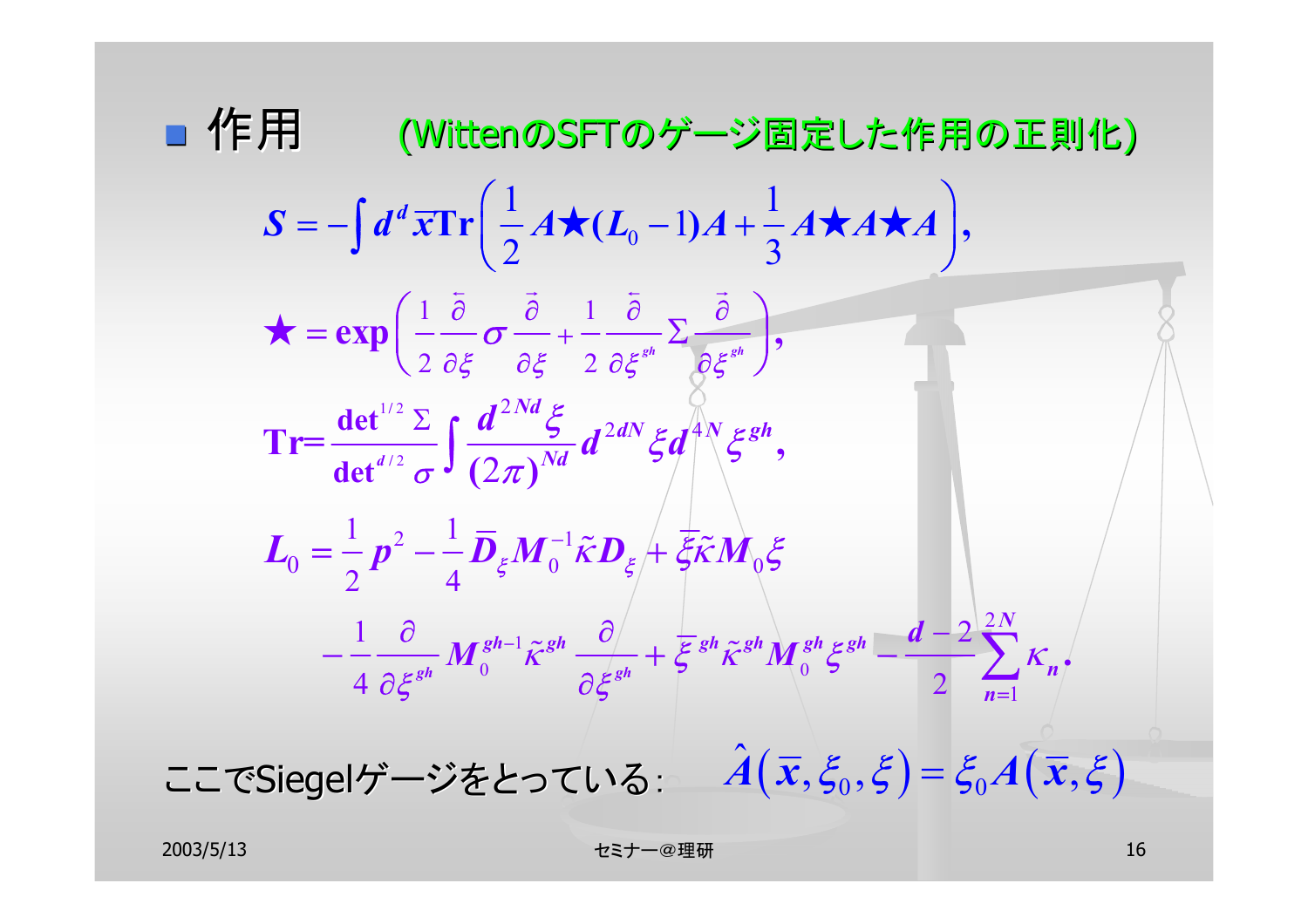### Neumann coefficients [BM2,BKM3]

■ MSFTではノイマン行列は必要ないが 対応物を定義できる: operator形式との比較  $\langle \Psi_1 | \langle \Psi_2 | \Psi_3^{(2)} d \xi_0^{(3)} \text{Tr} (A_1 \star A_2 \star A_3) - \langle \Psi_1 | \langle \Psi_2 | \langle \Psi_3 | V_3 \rangle,$ exp **<sup>0</sup> <sup>00</sup> 0 0 3 0 0 0 1 2 3 1 2 3 3** 1  $r + \frac{1}{2}$  **p**  $r + \frac{1}{2}$  **p**  $r + \frac{1}{2}$  **p**  $r + \frac{1}{2}$  **p**  $r + \frac{1}{2}$  **p**  $r + \frac{1}{2}$  **p**  $r + \frac{1}{2}$  **p**  $r + \frac{1}{2}$  **p**  $r + \frac{1}{2}$  **p**  $r + \frac{1}{2}$  **p**  $r + \frac{1}{2}$  **p**  $r + \frac{1}{2}$  **p**  $r + \frac{1}{2}$  **p**  $r + \frac{1}{2}$ **2 2Tr**  $|V_{3}\rangle = \exp \left[-\frac{1}{2}a^{r}V^{rs}a^{sr} - a^{r}V^{rs}{}_{0}p^{s} + \frac{1}{2}V_{00}p^{r}p^{r} - c^{r}X^{rs}b^{s}\right] - c^{r}X^{rs}b^{r}{}_{0} \left[\frac{1}{2}p^{r}A^{rs}b^{s} + \frac{1}{2}q^{r}A^{rs}b^{r}A^{rs} + \frac{1}{2}q^{r}A^{rs}b^{r}A^{rs} + \frac{1}{2}q^{r}A^{rs}b^{r}A^{rs} + \frac{1}{2}q^{r}A^{rs}b^{r}A^{rs} + \$  $\int d^d\bar{x} \int d\xi_0^{(1)} d\xi_0^{(2)} d\xi_0^{(3)} \text{Tr}\left(A_1 \star A_2 \star A_3\right) \sim \left\langle \Psi_1 \left|\left\langle \Psi_2 \right|\left\langle \Psi_3\right| V_3\right|\right.$ −−u γ u −u γ <sub>e</sub> p −−γ<sub>ee</sub> p p − c ∧ p l −  $=\exp\left(-\frac{1}{2}a^{rt}V^{rs}a^{st}-a^{rt}V^{rs}n^{s}\left(\frac{1}{2}V\right)n^{r}n^{r}-c^{rt}X^{rs}b^{st}\right)$  $r=\exp\Big(-\frac{1}{2}a^{r\dagger}V^{rs}a^{s\dagger}-a^{r\dagger}V^{rs}_{~~0}p^{s} \Big/\frac{1}{2}V_{00}p^{r}p^{r}-c^{r\dagger}X^{rs}b^{s\dagger} \Big|-c^{r\dagger}X^{rs}_{~~0}\Big|^{2}\Big).$ 

という同一視をすると、MSFTの言葉 (N,<sup>κ</sup>e,<sup>κ</sup>o) で あらわにノイマン行列を表せる。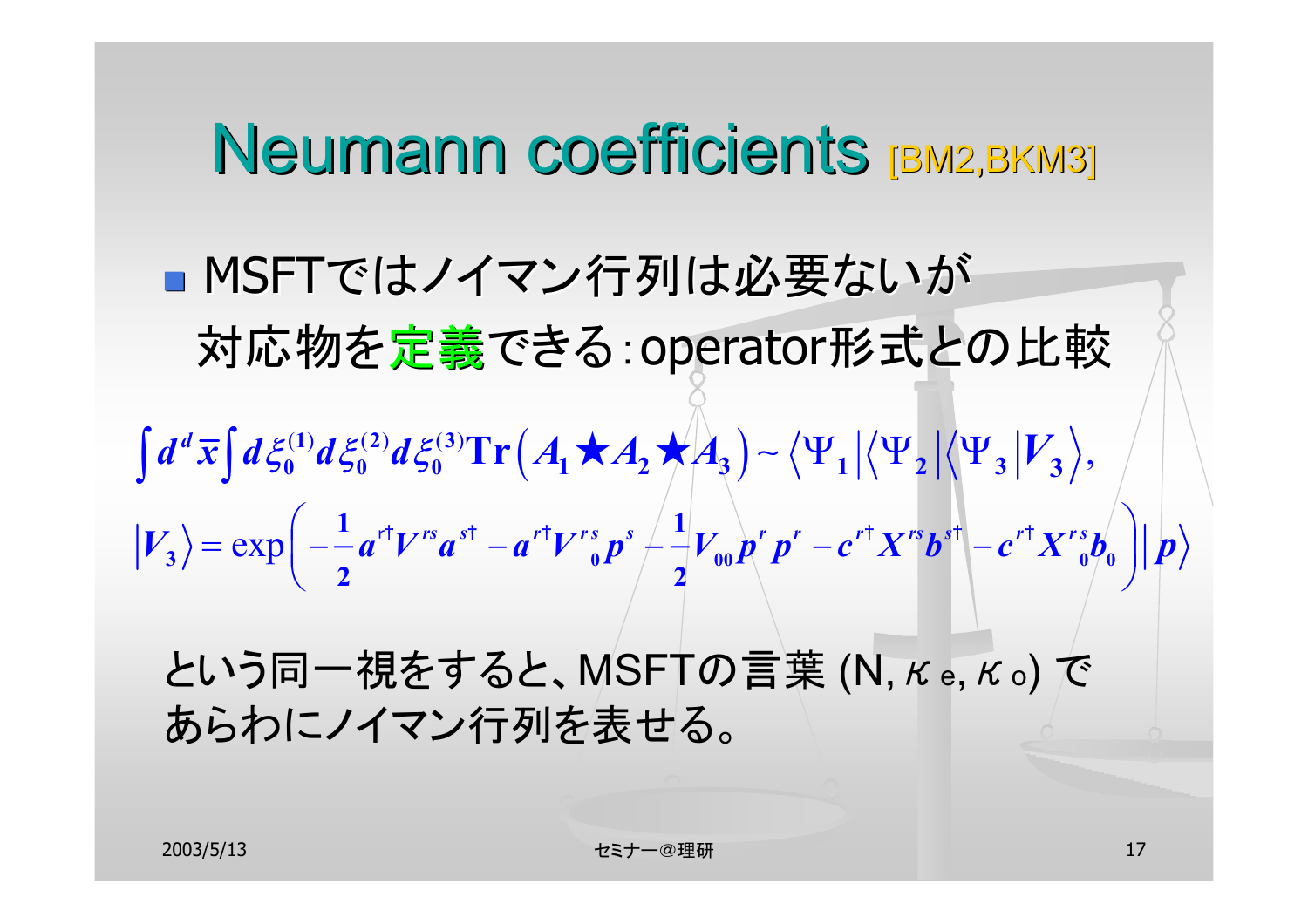■ MSFTでは任意の(N, K e, K o) で

$$
V^{rr} = C \frac{\tilde{m}_0^2 - 1}{\tilde{m}_0^2 + 3}, ..., X^{rr} = \sqrt{K} \frac{\tilde{m}_0^2 - 1}{3\tilde{m}_0^2 + 1} \frac{1}{\sqrt{K}}, ...,
$$

$$
\tilde{m}_0^2 = \begin{pmatrix} \kappa_e^{1/2} T \kappa_o^{-1} \overline{T} \kappa_e^{1/2} & 0 \\ 0 & \kappa_o^{-1/2} \overline{T} \kappa_e T \kappa_o^{-1/2} \end{pmatrix}, ...
$$

はGross-Jevickiの非線形関係を満たす。

■ Ke=e, Ko=o,N→∞でのノイマン行列の(数 値的)振る舞い: (成分毎に)

$$
\frac{V^{rs}(N)}{V^{rs}} \sim 1 + (const.)N^{-4/3}, \frac{X^{rs}(N)}{X^{rs}} \sim 1 + (const.)N^{-2/3}
$$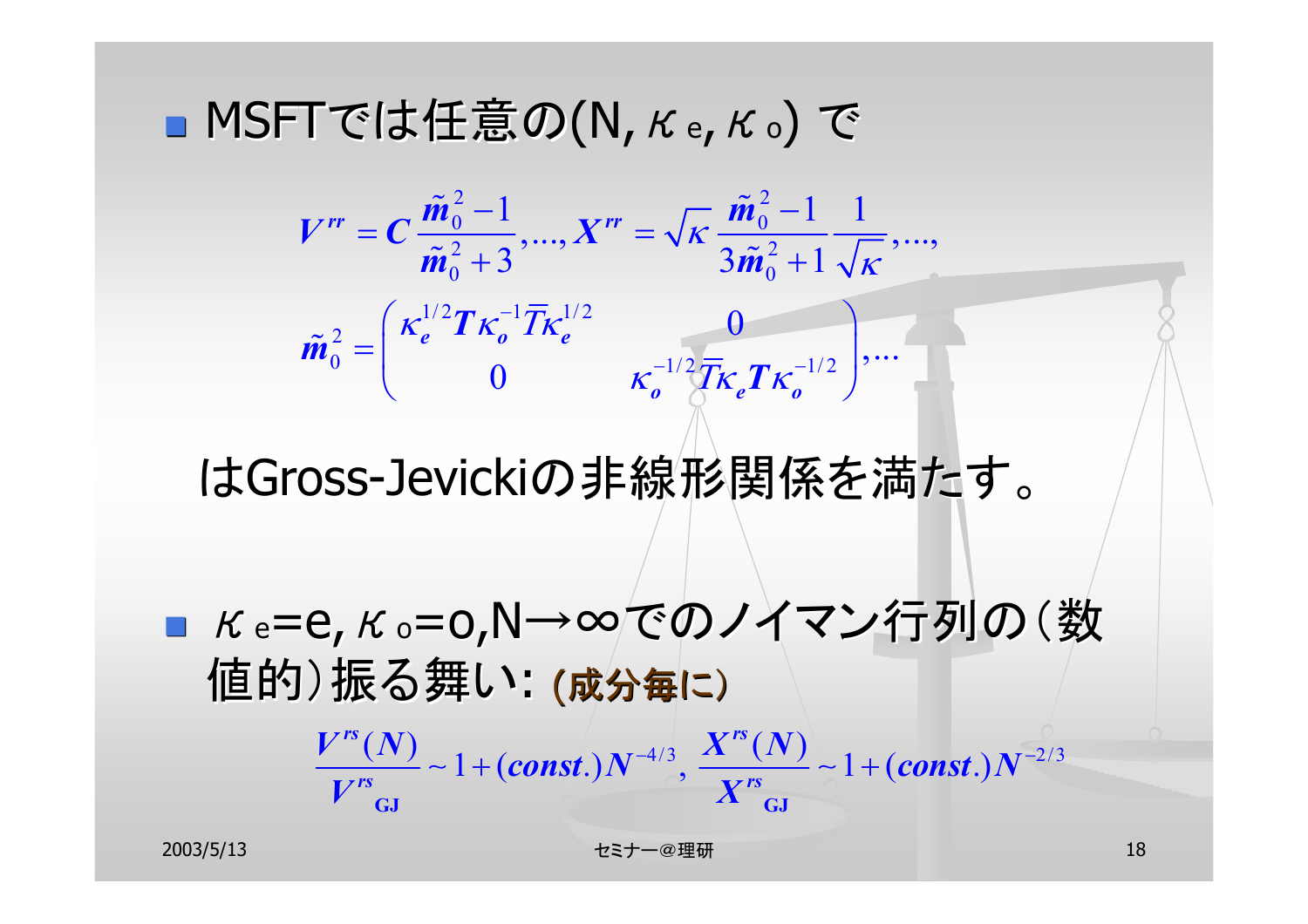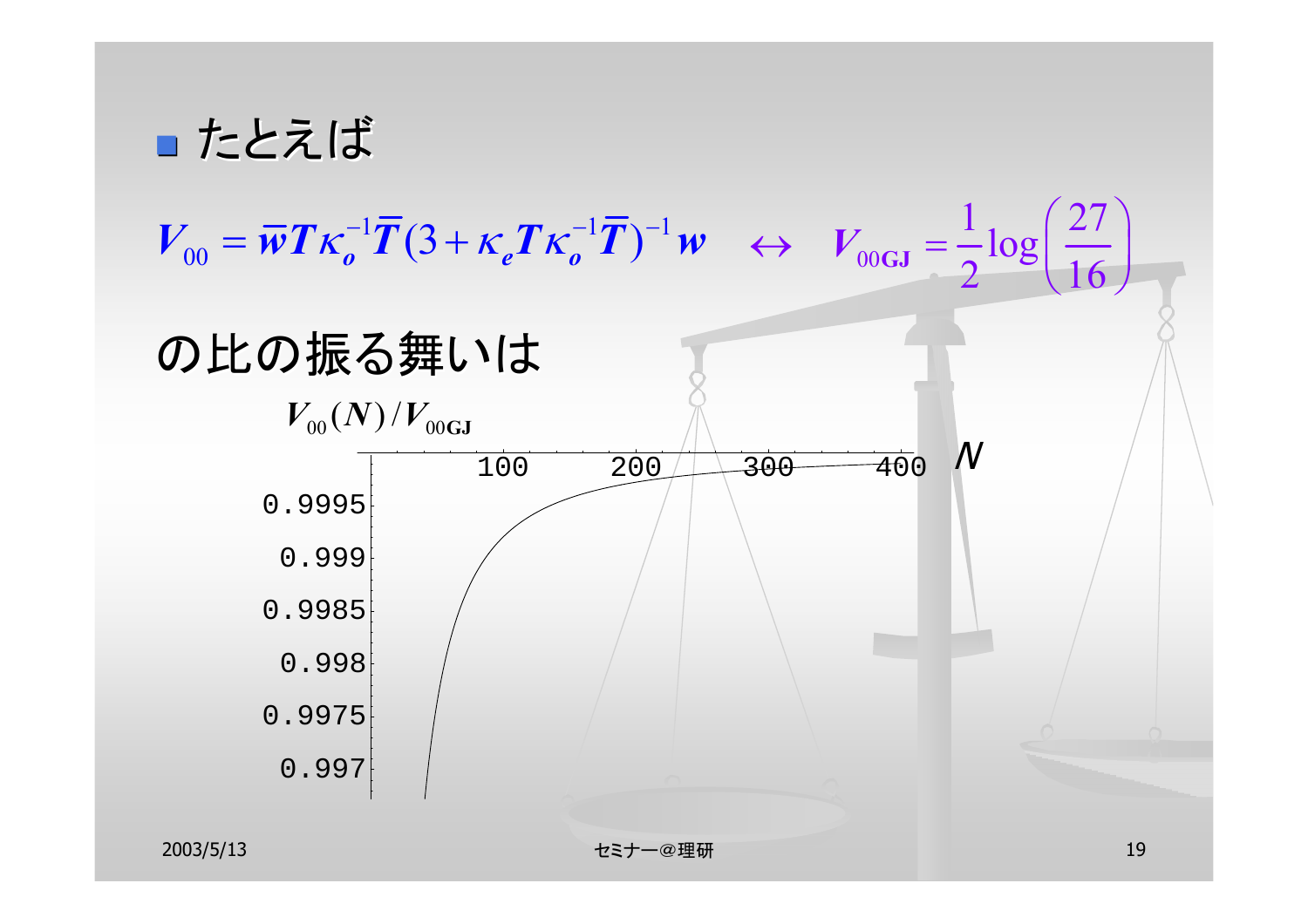### Application 1: String amplitude [BKM1]

MSFTの作用: からFeynman Feynman則を考える。

$$
S = -\int d^d x \mathbf{Tr} \left( \frac{1}{2} A \star (L_0 - 1) A + \frac{1}{3} A \star A \star A \right)
$$

external state : monoid element (Gaussian)を考えれば十分  $A_{p,\mathcal{N},M,\lambda}\left(\xi\right)=\mathcal{N}e^{ip\bar{x}}e^{\int\limits_{0}^{\bar{\xi}}M\xi-\bar{\xi}\lambda}e^{-\bar{\xi}^{gh}M^{gh}\xi^{gh}-\bar{\xi}^{gh}\lambda^{gh}}$ 

(必要に応じてんで適当に微分すればよい) 特に perturbative vacuumは  $\ket{c_1|\Omega}\iff A_{_0}(\xi) = e^{-\bar{\xi}M_{_0}\xi}e^{-\bar{\xi}^{gh}\varepsilon M_{_0}^{gh}\xi^{gh}}$ τ*-evolved monoid element* (プロパゲータがくっついたとき)  $\left(\mathcal{N}e^{ip\bar{x}}e^{-\overline{\xi}M\xi-\overline{\xi}\lambda}e^{-\overline{\xi}^{_{sh}}M^{_{sh}}\xi^{_{sh}}-\overline{\xi}^{_{sh}}\lambda^{_{sh}}}\right)\hspace{-0.3cm}=\hspace{-0.3cm}\mathcal{N}(\tau)e^{ip\bar{x}}e^{-\overline{\xi}M(\tau)\xi-\overline{\xi}\lambda(\tau)}e^{-\overline{\xi}^{_{sh}}M^{_{sh}}(\tau)\xi^{_{sh}}-\overline{\xi}^{_{sh}}\lambda^{_{sh}}(\tau)}$  $M(\tau) = \left[ \sinh \tau \tilde{\kappa} + \left( \sinh \tau \tilde{\kappa} + M_{\phi} M^{\text{-1}} \cosh \tau \tilde{\kappa} \right)^{\text{-1}} \right] \left( \cosh \tau \tilde{\kappa} \right)^{\text{-1}} M_{\phi},$  $\mathcal{O}\left(\mathcal{N}e^{\imath p\lambda}e^{-\varsigma M\varsigma-\varsigma M}e^{-\varsigma^2 M^2\varsigma^2-\varsigma^2 M^2}\right)=\mathcal{N}(\tau)e^{\imath p\lambda}e^{-\varsigma^2 M(\tau)\varsigma^2-\varsigma^2 M^2(\tau)\varsigma^2}\right).$  $e^{-\tau L_0}\left(\mathcal{N}e^{ip\bar{x}}e^{-\overline{\xi}M\xi-\overline{\xi}\lambda}e^{-\overline{\xi}^{_{sh}}M^{_{sh}}\xi^{_{sh}}-\overline{\xi}^{_{sh}}\lambda^{_{sh}}}\right)=\mathcal{N}(\tau)e^{ip\bar{x}}e^{+\xi M(\tau)\xi-\xi\lambda(\tau)}e^{-\overline{\xi}^{_{sh}}M^{_{sh}}(\tau)\xi^{_{sh}}-\overline{\xi}^{_{sh}}\lambda^{_{sh}}(\tau)}$  $\mathcal{L}^{-\tau L_0}\left(\mathcal{N}e^{\imath px}e^{-\xi M\,\xi-\xi\lambda}e^{-\xi^{sh}M^{sh}\xi^{sh}-\xi^{sh}\lambda^{sh}}\right)=\mathcal{N}(\tau)e^{\imath px}e^{-\varsigma\mathcal{N}(\tau)\varsigma-\varsigma\lambda(\tau)}e^{-\varsigma\mathcal{N}(\tau)\varsigma^{sh}-\varsigma\lambda^{sh}(\tau)\varsigma^{sh}-\varsigma\lambda^{sh}(\tau)\varsigma^{sh}-\varsigma\lambda^{sh}(\tau)\varsigma^{sh}-\varsigma\lambda^{sh}(\tau)\varsigma^{sh}-\varsigma\lambda^{sh}(\tau)\varsigma^{sh}-\varsigma\lambda^{sh}(\tau)\varsigma^{sh$  $\tilde{\epsilon}$  +  $(\sinh \tau \tilde{\kappa} + M M^{\dagger} \cosh \tau \tilde{\kappa})$   $(\cosh \tau \tilde{\kappa})$   $M \cdots$ これも再びGaussian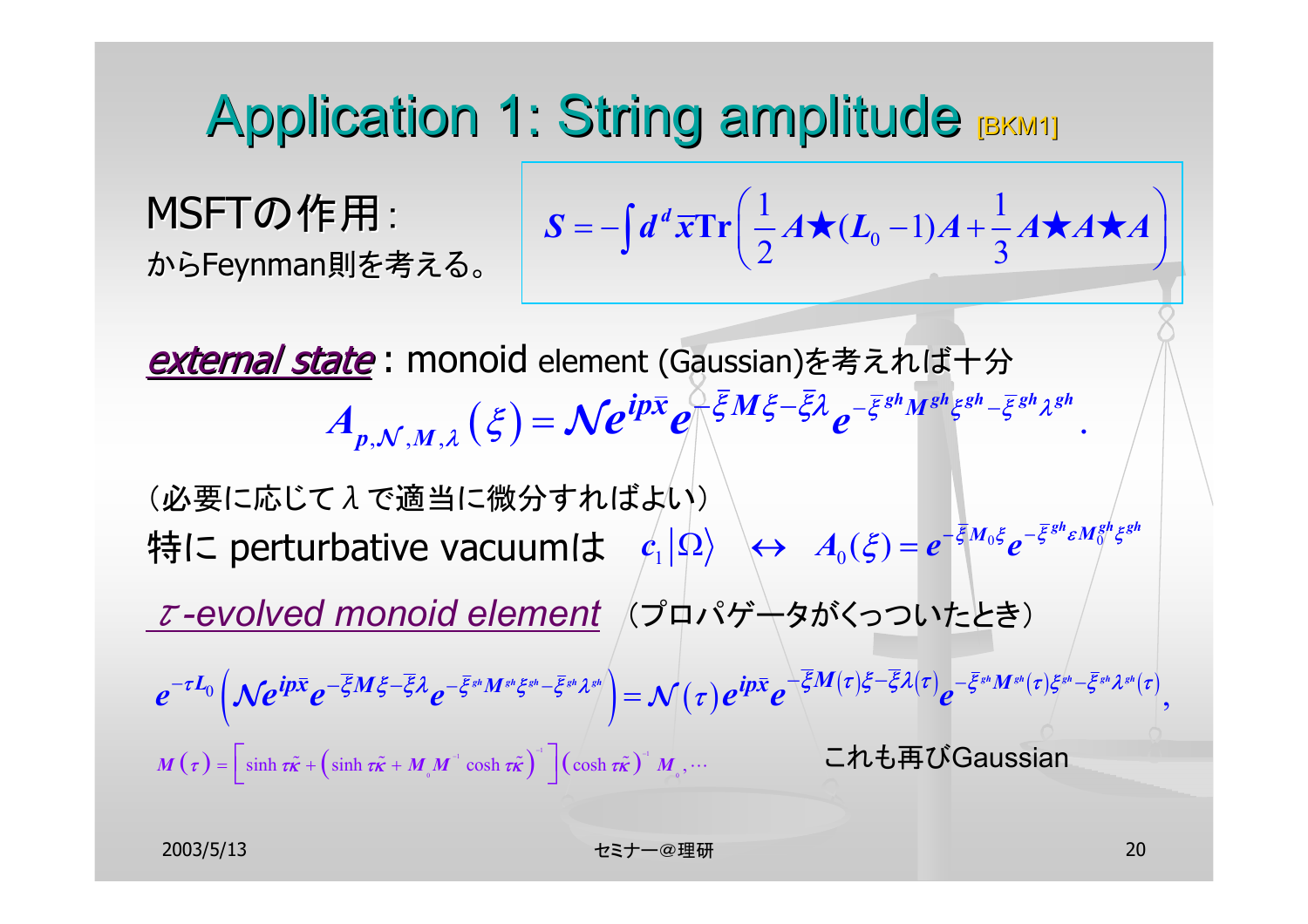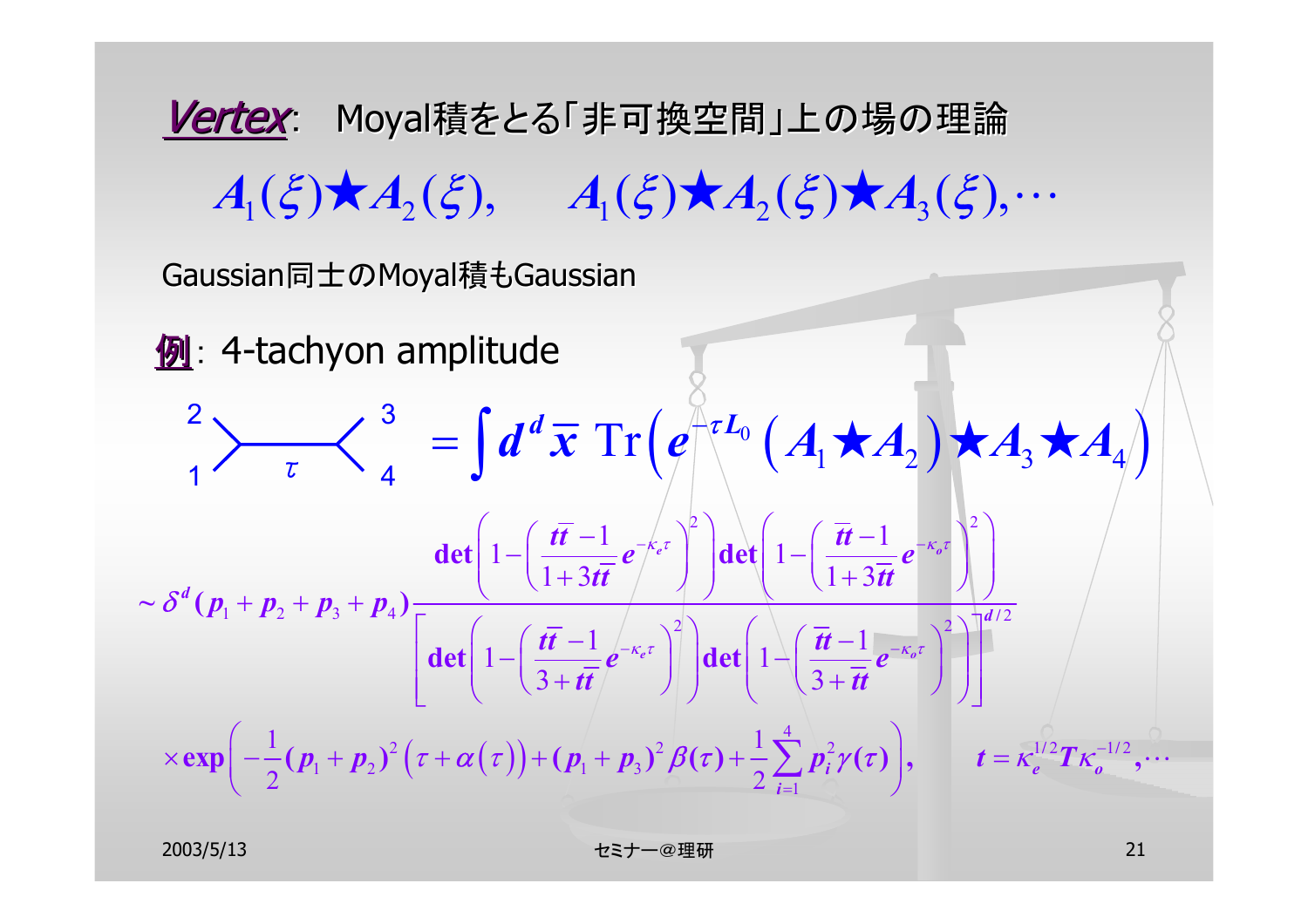フーリエ変換した座標(n)では… External state : も再びGaussian Vertex : Moyal積からくるphase factorがつく。←非可換場の理論と同様 propagator :  $\mathcal{L}(\boldsymbol{\eta}) = \big(\frac{a}{\sqrt{2N}d} \frac{b}{\epsilon^2} \int d^{4N} \xi^{gh} e^{-i \xi \boldsymbol{\eta}} e^{\xi^{gm} \boldsymbol{\eta}^{gh}} A_{\boldsymbol{p},\mathcal{N},M,\lambda} \left(\xi \right) \big)$ 2  $(2\pi)^{2Nd}$  ,  $\vec{p}$  ,  $\vec{p}$  ,  $\vec{p}$  ,  $\vec{p}$  ,  $\vec{p}$  ,  $\vec{p}$  ,  $\vec{p}$  ,  $\vec{p}$  ,  $\vec{p}$  ,  $\vec{p}$  ,  $\vec{p}$  ,  $\vec{p}$  ,  $\vec{p}$  ,  $\vec{p}$  ,  $\vec{p}$  ,  $\vec{p}$  ,  $\vec{p}$  ,  $\vec{p}$  ,  $\vec{p}$  ,  $\vec{p}$  ,  $\vec{p}$  $N$   $ggh$   $-i\overline{\xi}\eta$   $g\overline{\xi}^{gh}\eta^{gh}$  $\sum_{j=1}^{Nd}$ *Nd*  ${^{i \xi \eta}}{e^{\xi \frac{ s^n \eta s^n}{\rho}}}{A_{p,{\cal N},M}}$ *d* $\widetilde{A}(\eta)=\int \frac{d^{2N\alpha}\xi}{\sqrt{2\pi\kappa}}d^{4N}\xi^{gh}e^{-i\overline{\xi}\eta}e^{\overline{\xi}^{gh}\eta^{gh}}A_{p,\mathcal{N},M,\lambda}$  $\widetilde{A}(\eta)=\int\frac{d-\xi}{\left(2\pi\right)^{2Nd}}d^{_{AN}}\xi^{gh}e^{-i\overline{\xi}\eta}e^{\overline{\xi}^{gh}\eta^{gh}}A_{p,\mathcal{N},M,\lambda}\left(\xi\right)$  $\exp\left(-\frac{1}{2}\sum_{i$  $\Delta(\eta, \eta^{\prime}, \tau, p) = \int_{\frac{d}{2\pi} \pi^2}^{\frac{d}{2\pi} \sigma^2} d^4$ 2  $0^{\eta}$  (p) ( $\sigma$  $i \xi \eta'$   $\sigma$  - $\xi^{gh} \eta'$ 2 $\mathbf{y}(\boldsymbol{\eta},\boldsymbol{\tau},\boldsymbol{p}) := \Big(\frac{a}{\sqrt{2\pi\kappa}}\frac{c}{2\pi\kappa} \int_{0}^{4\pi} d^{4N}\xi^{gh} (\boldsymbol{e}^{-i\xi\boldsymbol{\eta}}\boldsymbol{e}^{\overline{\xi}^{gh}\boldsymbol{\eta}^{gh}}) \boldsymbol{e}^{-\tau\boldsymbol{L}_{0}(\boldsymbol{p})} (\boldsymbol{e}^{i\xi\boldsymbol{\eta}^{h}}\boldsymbol{e}^{-\overline{\xi}^{gh}\boldsymbol{\eta}^{gh}}).$  $\bm{p} := \big[\frac{d^{2Nd}\bm{\xi}}{d^{4d}\bm{\xi}}d^{4d}\bm{\xi}^{gh}(\bm{e}^{-i\bm{\bar{\xi}}\bm{\eta}}\bm{e}^{\bm{\bar{\xi}}^{gh}\eta^{sh}})\bm{e}^{-\tau\bm{L}_0(\bm{p})}(\bm{e}^{i\bm{\bar{\xi}}\bm{\eta}'}\bm{e}^{-\bm{\bar{\xi}}^{gh}\bm{\eta}'}\big]$  $\Delta\big(\bm{\eta},\bm{\eta}^{\texttt{'}},\bm{\tau},\bm{p}\big)\!\coloneqq\!\int\!\frac{d^{\text{2.186}}\xi}{\left(2\pi\right)^{\text{2.86}}}\!\!d^{\text{4}\lambda}\!\xi^{\text{gh}}(e^{-i\bar{\xi}\bm{\eta}}e^{\bar{\xi}^{\text{gh}}\bm{\eta}^{\text{gh}}})e^{-\tau L_0(p)}(e^{i\bar{\xi}\bm{\eta}^{\text{'}}}e^{-i\bar{\xi}\bm{\eta}^{\text{'}}}).$ ※「普通」の非可換場の理論と違って $/\eta + \eta'$ の関数ではないがGaussian 1-loop vacuum amplitude:  $\int d^d\, p \text{Tr} e^{-\tau L_0} = \int d^d\, p \Bigl[ \, d^{2Nd}\eta d^{4N} \eta^{sl} \Delta\bigl(\eta,\eta/\tau,p\bigr)$  $(2\pi)^{\frac{a}{2}} \tau^{-\frac{b}{2}} \prod (1-e^{-\tau k_e})^{-(d-2)} \prod (1-e^{-\tau k_e})^{-(d-2)}$  $\mathbf{0}$  and  $\mathbf{0}$  and  $\mathbf{0}$ , , , ,  $d^d p \mathrm{Tr} e^{-\tau L_0} = \int d^d p \int d^{2Nd} \eta d^{4N} \eta^{sh} \Delta(\eta, \eta, \tau, p)$  $\frac{d}{2} \left( \frac{-d}{\tau} \right)^{-1} \left( 1 - e^{-\tau k_e} \right)^{-(d-2)} \prod_{\ell=1}^{\infty} \left( 1 - e^{-\tau k_e} \right)^{-(d-2)}$ *e o* $\pi$   $\sqrt{2} \tau$   $\sqrt{2}$   $(1-e^{-\tau k_e})$   $(1-e^{-\tau k_e})$  $=(2\pi)^{\frac{1}{2}}\tau^{\frac{1}{2}}\prod (1-e^{-\tau k_e})^{-(u-2)}\prod (1-e^{-\tau k_o})^{-(u-1)}$  $>0$  and  $\alpha$  $\int d^d p \text{Tr} e^{-\tau L_0} = \int d^d p \int$  $\prod \left(1-e^{-\tau K_e}\right)^{-(a-2)}\prod$ **Tr**  $\begin{split} \partial K_{\epsilon}^{\phantom{\dag}}&=e, \kappa_{_o}^{\phantom{\dag}}=o, N=\infty \quad \texttt{C} \ \texttt{I} \ \texttt{C} \cup \mathcal{C} \times \mathcal{C} \ \texttt{C} \ \texttt{C} \cup \mathcal{C} \end{split}$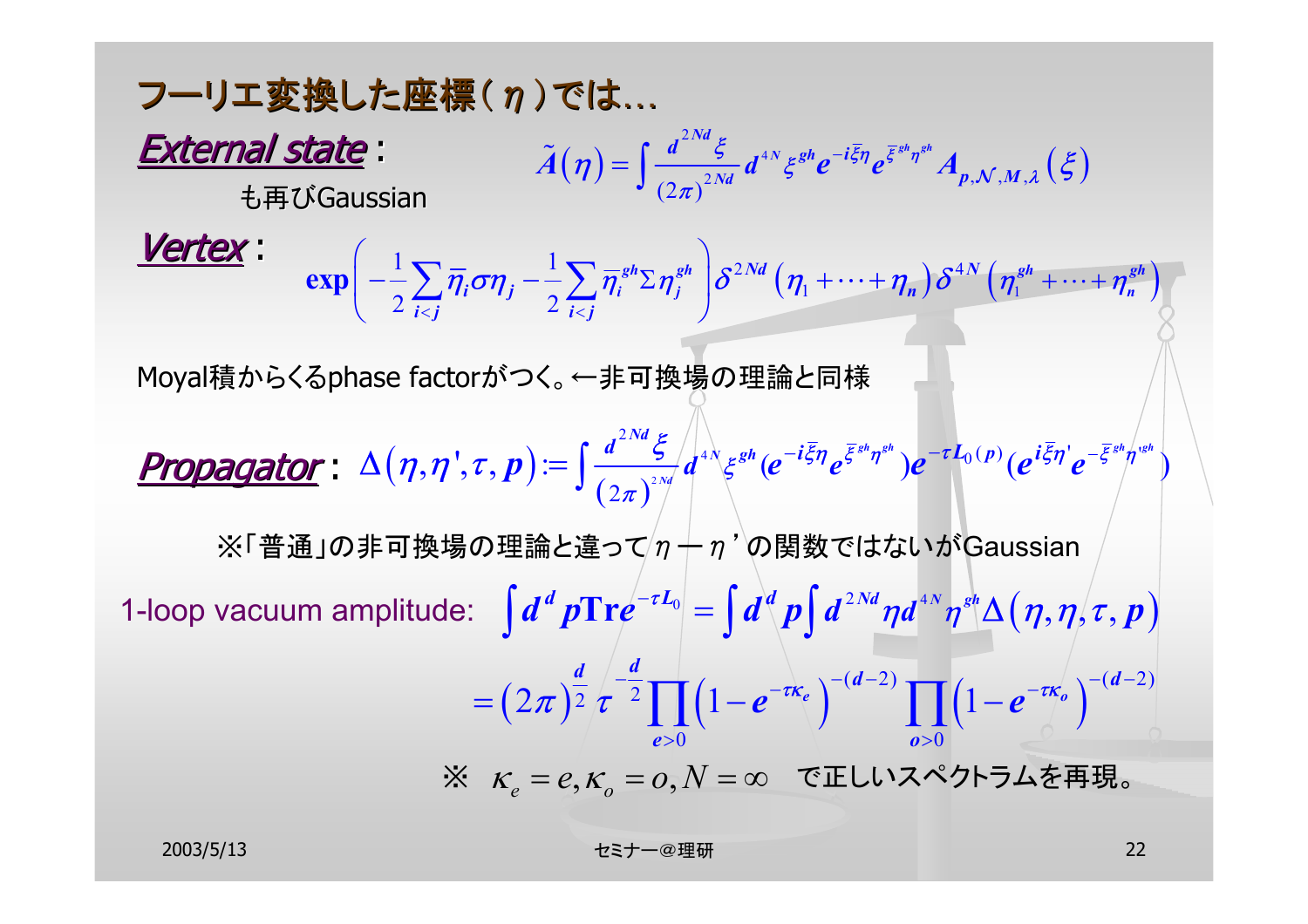Application 2: Splitting limit [BKM2] N:有限でも運動方程式: をそのまま解くことは難しい(∵Moyal積の非線形方程式)が、 splitting limit:  $κ$ e= κo では厳密に解ける。 実際  $(L_0 - 1)A + A \star A = 0$  $\left( \sum_{e>0} \kappa_e - \sum_{o>0} \kappa_o \right)$  $(L_0-1)A = \mathcal{L}_0 \star A + A \star \mathcal{L}_0 + \gamma A,$  $\beta_0 = \sum K_e (\beta_{-e} + \beta_e^b + \beta_{-e}^b + \beta_e^c + \beta_{-e}^c + \beta_e^b) - \nu,$ 0-(oscillators)<sub>ee</sub>  $1 \quad d-2$  $\frac{\partial^2 u}{\partial x^2} = \frac{\partial^2 u}{\partial y^2}$  (oscillators)  $e^{i\theta}$ ,  $v = \frac{1}{2} + \frac{\pi^2}{4}$   $\left( \sum_{e>0}^{\infty} K_e - \sum_{e>0}^{\infty} K_e \right)$ *e*  $\sqrt{P} - e$   $\sqrt{P} e$   $P - e$   $\sqrt{P} e$   $P - e$   $\sqrt{P} e$ *ee e ee*  $W_a$   $W_{a}$   $\qquad \qquad$   $\qquad \qquad$   $\qquad \qquad$   $\qquad$   $\qquad$   $\qquad$   $\qquad$   $\qquad$   $\qquad$   $\qquad$   $\qquad$   $\qquad$   $\qquad$   $\qquad$   $\qquad$   $\qquad$   $\qquad$   $\qquad$   $\qquad$   $\qquad$   $\qquad$   $\qquad$   $\qquad$   $\qquad$   $\qquad$   $\qquad$   $\qquad$   $\qquad$   $\qquad$   $\qquad$   $\qquad$   $\qquad$   $\qquad$   $\$ *ww* > > > $=-\frac{u-z}{\sqrt{K}}$  $=$   $\left\{\kappa \left(\beta \times \beta + \beta^{\circ} \times \beta + \beta^{\circ} + \beta^{\circ} \times \beta^{\circ}\right)\right\}$  $\frac{\partial^2 e^{\prime \prime} e^{\prime}}{\partial \tau}$  (oscillators)  $_{ee'}$ ,  $v = \frac{1}{2} - \frac{u - 2}{4} \left( \sum_{e > 0} \kappa_e - \sum_{e > 0}$  $\mathcal{L}_{0} = \sum \kappa_{e} (\beta_{-e} \star \beta_{-e}^{+} + \beta_{-e}^{b} \star \beta_{e}^{c} + \beta_{-e}^{c} \star \beta_{e}^{b}) - \nu$  $\gamma \sim \frac{V}{I}$  (oscillators)<sub>ee'</sub>,  $V = \sim$   $\sim$   $\sim$   $K_e$   $\sim$   $\sim$   $K_e$ 

と書き直せるが splitting limitではwe=0よりγの項が消える!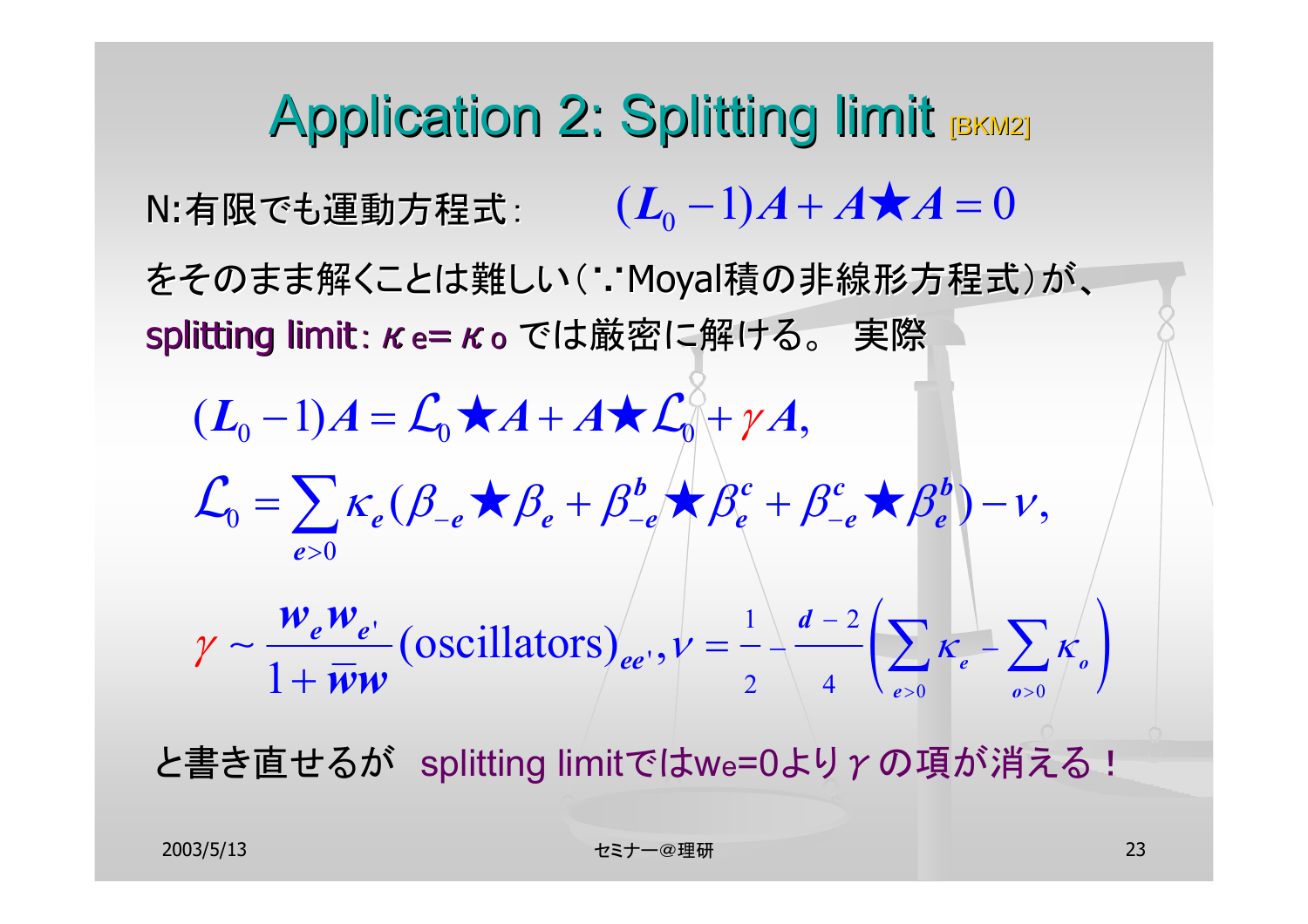П ■ splitting limitでのe.o.m.  $\mathcal{L}_0^{\bullet}$ ★ $A + A \star \mathcal{L}_0^{\bullet} + A \star A = 0$ の厳密解:  $A_{\bm{P}} = -2 \boldsymbol{\mathcal{L}}_0 \bigstar \boldsymbol{P}, \ \ \boldsymbol{P} \bigstar \boldsymbol{P} = \boldsymbol{P}, \boldsymbol{P} \bigstar \boldsymbol{\mathcal{L}}_0 = \boldsymbol{\mathcal{L}}_0 \bigstar \boldsymbol{P}.$ 特にP=butterfly の場合の解のまわりでは元のtachyon mass $^2$   $\,$   $-2\nu$  が  $\,2\nu$  にシフトする: ``tachyon vacuum (!?) ``tachyon vacuum (!?)''  $(d-2)$ 2  $\cdot$   $\cdot$   $\cdot$   $\cdot$   $\cdot$   $\cdot$   $\frac{4}{3}$  $2^{N(d-2)}$   $e^{i2\pi k}$   $k_e$   $e^{i\pi k}$   $e^{i\pi k}$   $\sim |0\rangle\langle0$  $e^{i\theta}$  **c**  $\overline{a}$  **c**  $\overline{b}$  **c**  $\overline{c}$  **c**  $\overline{c}$  **c**  $\overline{c}$  **c**  $\overline{c}$ *e e e e e e e e e e e*  $\overline{x}_e \frac{e}{\lambda} x_e - \overline{p}_e$   $\overline{p}_e$   $\overline{p}_e$   $\overline{p}_e$   $\overline{p}_e$   $\overline{p}_e$   $\overline{p}_e$   $\overline{p}_e$   $\overline{p}_e$   $\overline{p}_e$  $A_{\mathbf{B}} = 2^{N(d-2)} \mathbf{e}$   $\overline{B} = \mathbf{e}$ κ  $-2$   $2 \leq K$  $-\lambda_a - \lambda_a - \mu_a = -\mu_a - \lambda_a \lambda_a$  $=$  ∠  $e$   $e$   $e$   $e$   $\sim$  $\kappa_e \chi_e - \iota p_e = \frac{1}{\kappa}$ ※VSFTのe.o.m.(matter部分)  $A*A$  =  $A$  はMoyalのoscillatorを無視したもの。 (0)  $A^{(0)} = -2\mathcal{L}_0 \bigstar A_{P=\lambda_B} = v A_B$ 

**⇒ —2** $\mathcal{L}^{\,}_{0}$  **を 1 とするとVSFTの解 : Projector**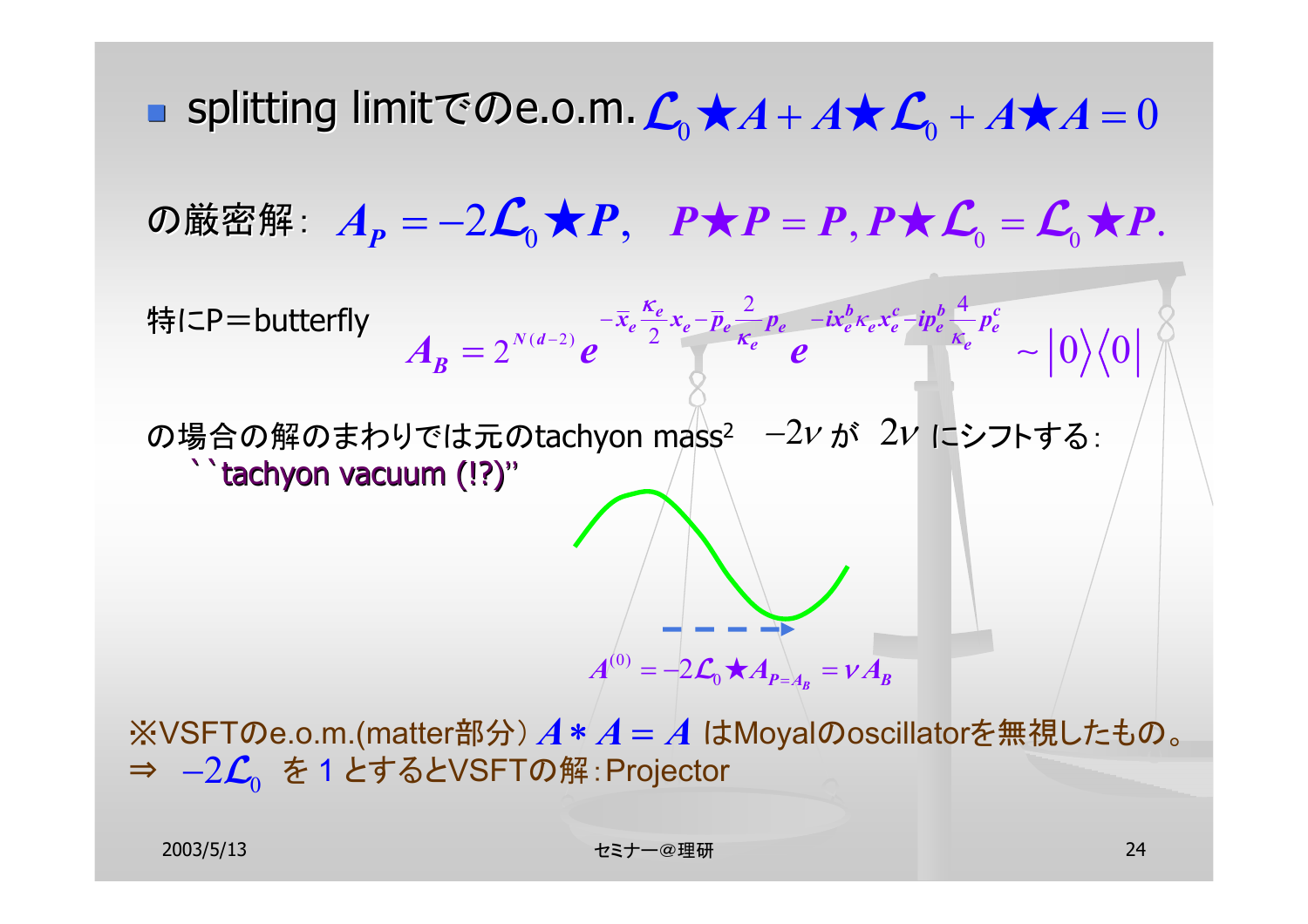■ splitting limitからのズレ(中点の自由度の効果): γ項を摂動的に扱うと  $\begin{array}{ccccc} (k) & A(k) & A(k-1) & \end{array}$  (k-1)  $\begin{array}{ccccc} k-1 & A(l) & A(k-l) \end{array}$ 

を解いて解  $\quad \boldsymbol{A} = \boldsymbol{A}^{(0)} + \boldsymbol{A}^{(1)} + \hspace*{-1.15cm} \boldsymbol{A}^{(2)} + \cdots$  を求めればよい。  $\mathcal{L}$  摂動の1次では: open string limit :  $\kappa$  e=e,  $\kappa$  o=o,N=∞で発散。  $0$   $\sim$   $\sim$   $0$ 1(0)  $\begin{array}{ccc} 0 & \bullet & 0 & 0 \\ 0 & 0 & 0 & 0 \\ 0 & 0 & 0 & 0 \\ 0 & 0 & 0 & 0 \\ 0 & 0 & 0 & 0 \\ 0 & 0 & 0 & 0 \\ 0 & 0 & 0 & 0 \\ 0 & 0 & 0 & 0 \\ 0 & 0 & 0 & 0 \\ 0 & 0 & 0 & 0 \\ 0 & 0 & 0 & 0 & 0 \\ 0 & 0 & 0 & 0 & 0 \\ 0 & 0 & 0 & 0 & 0 \\ 0 & 0 & 0 & 0 & 0 & 0 \\ 0 & 0 & 0 & 0 & 0 & 0 \\ 0 & 0 & 0 & 0 &$  $\mathcal{A}^{(k)}+A^{(k)}\times \mathcal{L}_{0}^{-1}=-\gamma A^{(k-1)}-\sum A^{(k)}\times A^{(k-1)},$  $\mathcal{L}_0$ <sup> $\cdot$ </sup> =  $\mathcal{L}_0$  +  $A^{(0)}$  =  $\mathcal{L}_0$  + 2 $vA_B$ ,  $A^{(k)} + A^{(k)} \star C_0' = -\gamma A^{(k-1)} - \sum_{k=1}^{k-1} A^{(l)} \star A^{(k-l)}$ *l* $+ A^{(n)} \times L_{0} = - \gamma A^{(n-1)} - \sum A^{(i)} \times A^{(n-1)}$ = $\mathcal{L}_0$  **\**  $\star$   $A^{(k)}$   $+$   $A^{(k)}$   $\star$   $\mathcal{L}_0$  **'** =  $-\gamma A^{(k-1)}$   $\sum A^{(l)}$   $\star$ 2 (1)  $d-2$   $s$  1 1  $s$   $s$   $s$   $s$  $4$   $\sim$  1 *e e*  $\delta = \frac{e}{\theta}$  $d-2$   $\qquad \qquad \frac{Z}{c}K_eW$  $A^{(1)} = \frac{1}{\sqrt{4}} \delta A_B + \cdots, \quad \delta = \frac{e^{50}}{1 + \bar{w}w}$  $=\frac{u-\epsilon}{\delta A_{p}+\cdots}, \delta=\frac{e}{\epsilon}$  $\, + \,$ ∑ …, κ

−

⇒ 素朴にはsplitting limitからの摂動としては扱えない!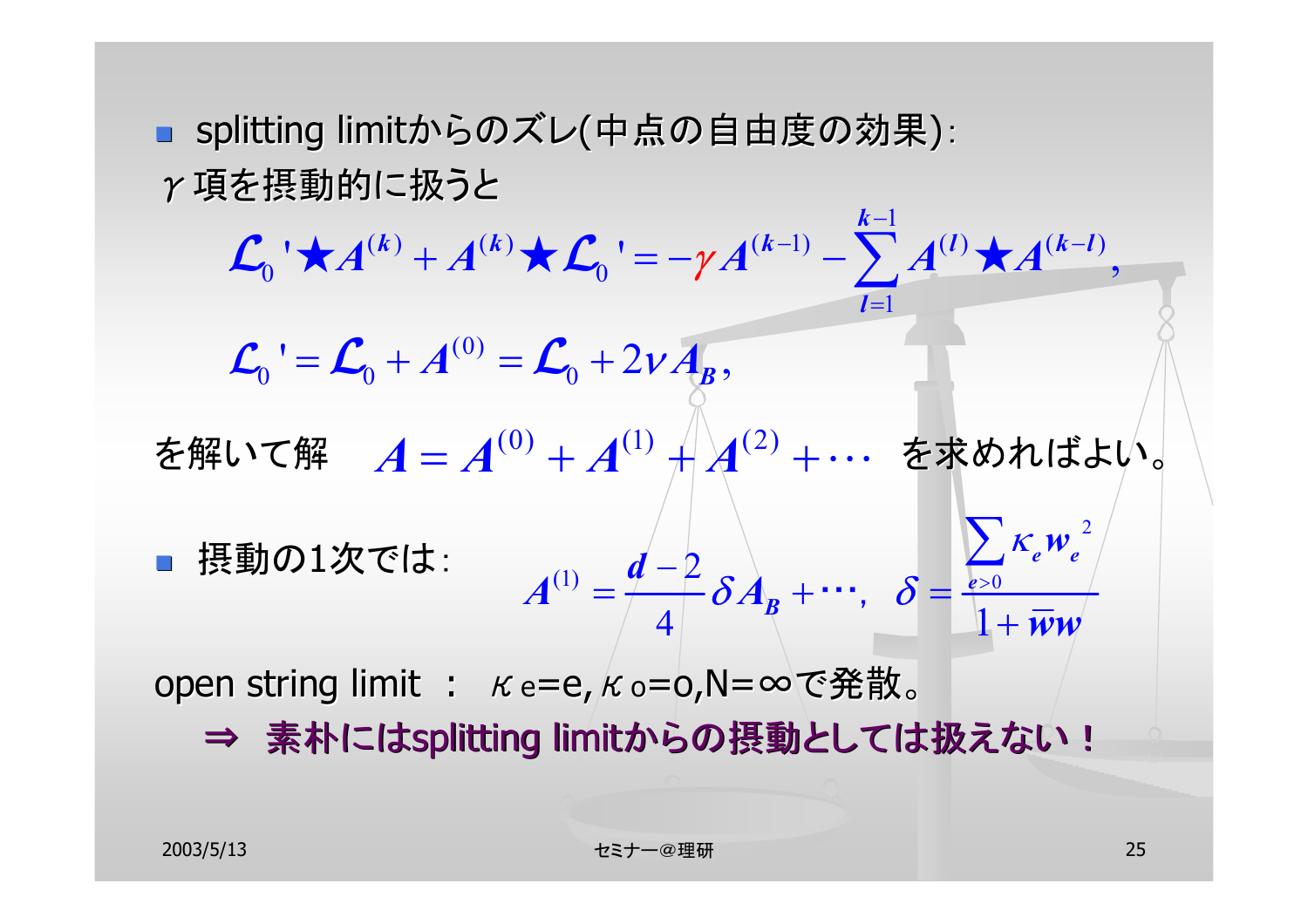# **Summary and Discussion**



MSFTはopen string limitでWittenのSFTを 再現する正則化だと期待できる: N:有限とする限り途中計算は well-defined、 perturbative spectrumの一致、 Neumann行列の一致。 Splitting limitを考えるとMSFTの解が厳密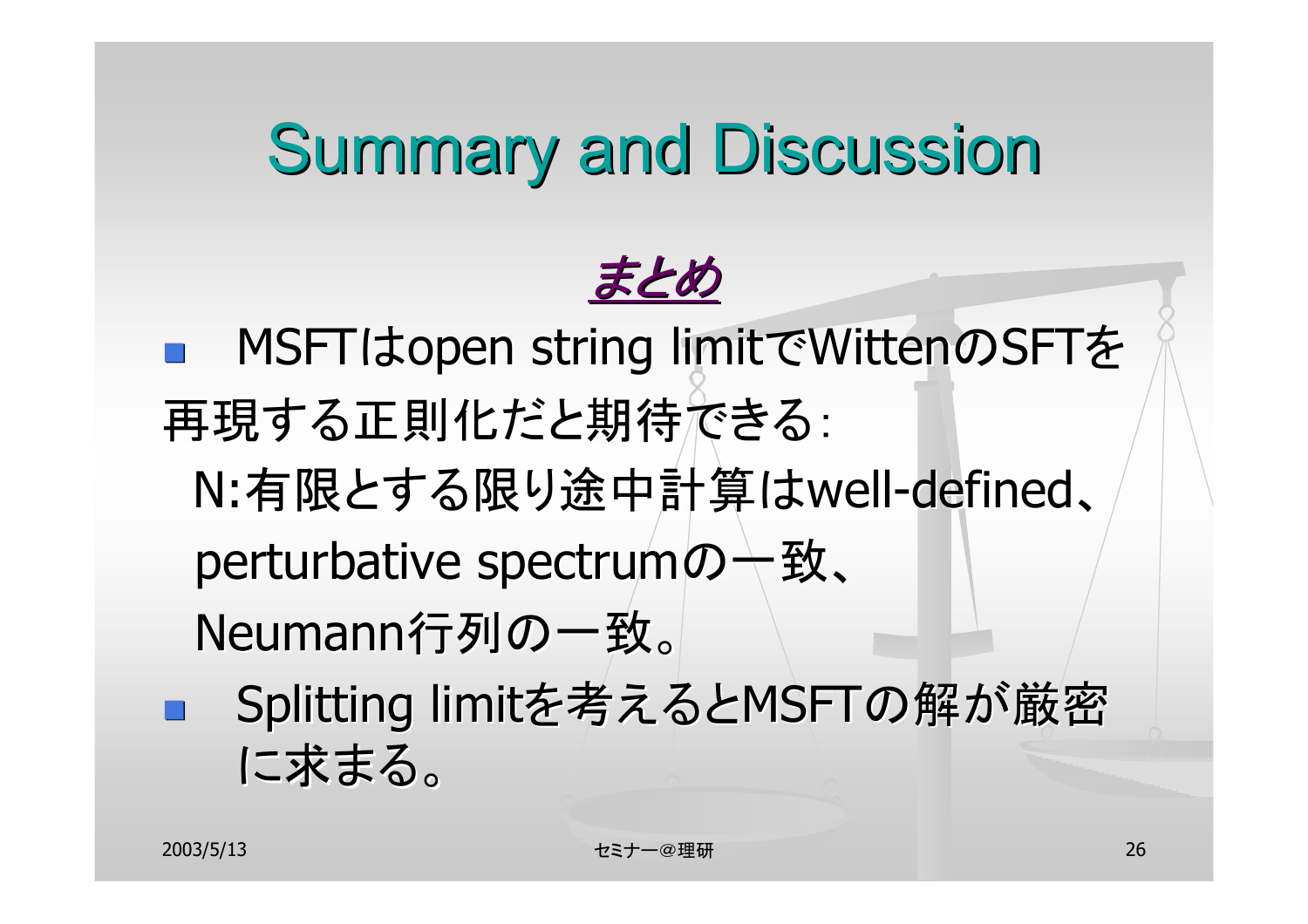

#### ■ 原理的な問題:

### MSFTだけで閉じた定式化にするために:

- 物理的状態を指定するためのBRST operator (Virasoro) をどう記述すればよいか?
- ゲージ不変な作用の構成(?) ゲージ不変な作用の構成(?)
- Super string field theoryへの拡張は?
- 技術的な問題:
- Veneziano amplitudeなどをMSFTの処方箋で解析的 に再現していることを示す。
- Open string limitでの非自明な厳密解の構成。 それがだめでも近似の良い方法は?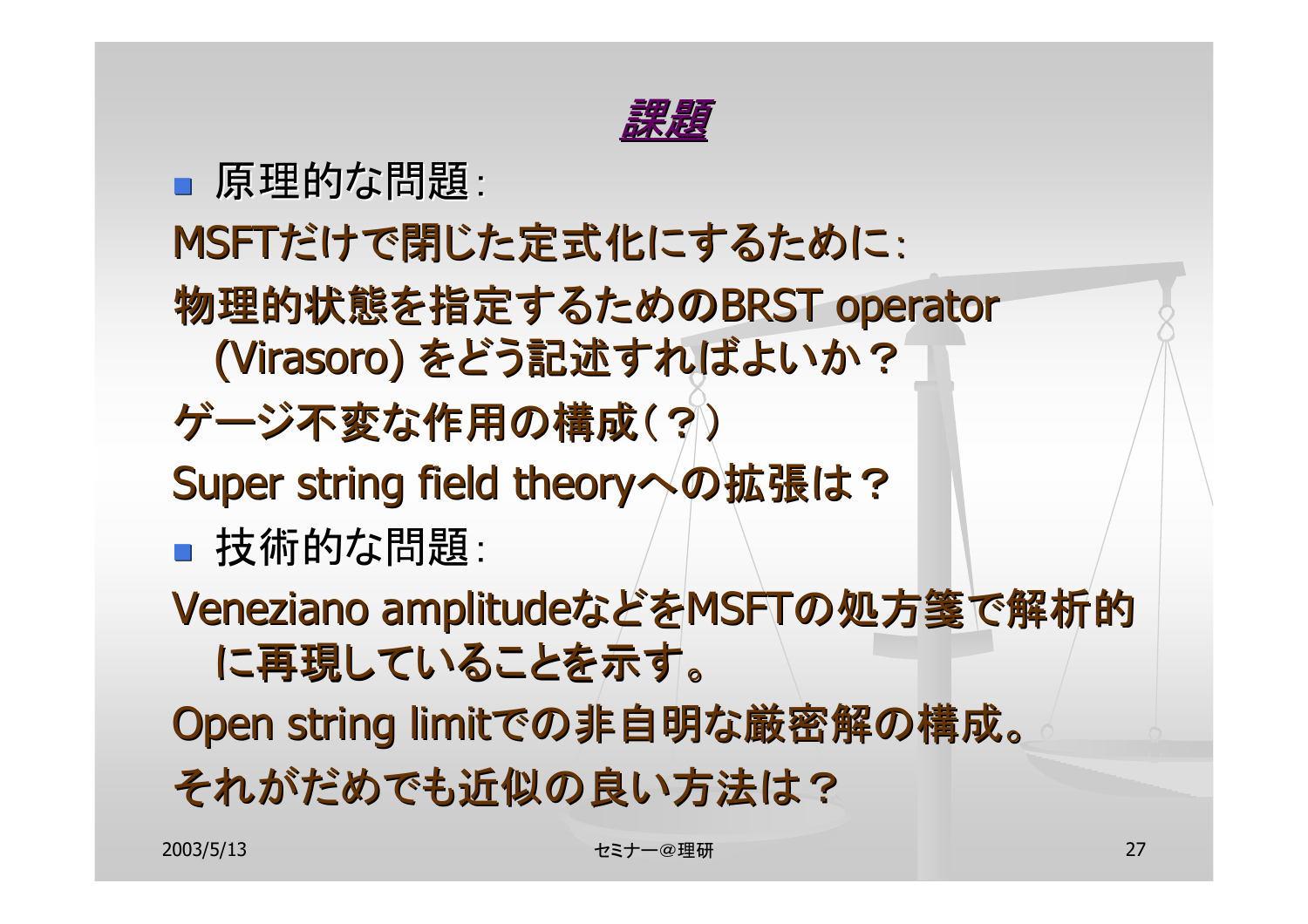

2003/5/13 セミナー@理研 28

145個のパラメータを振った。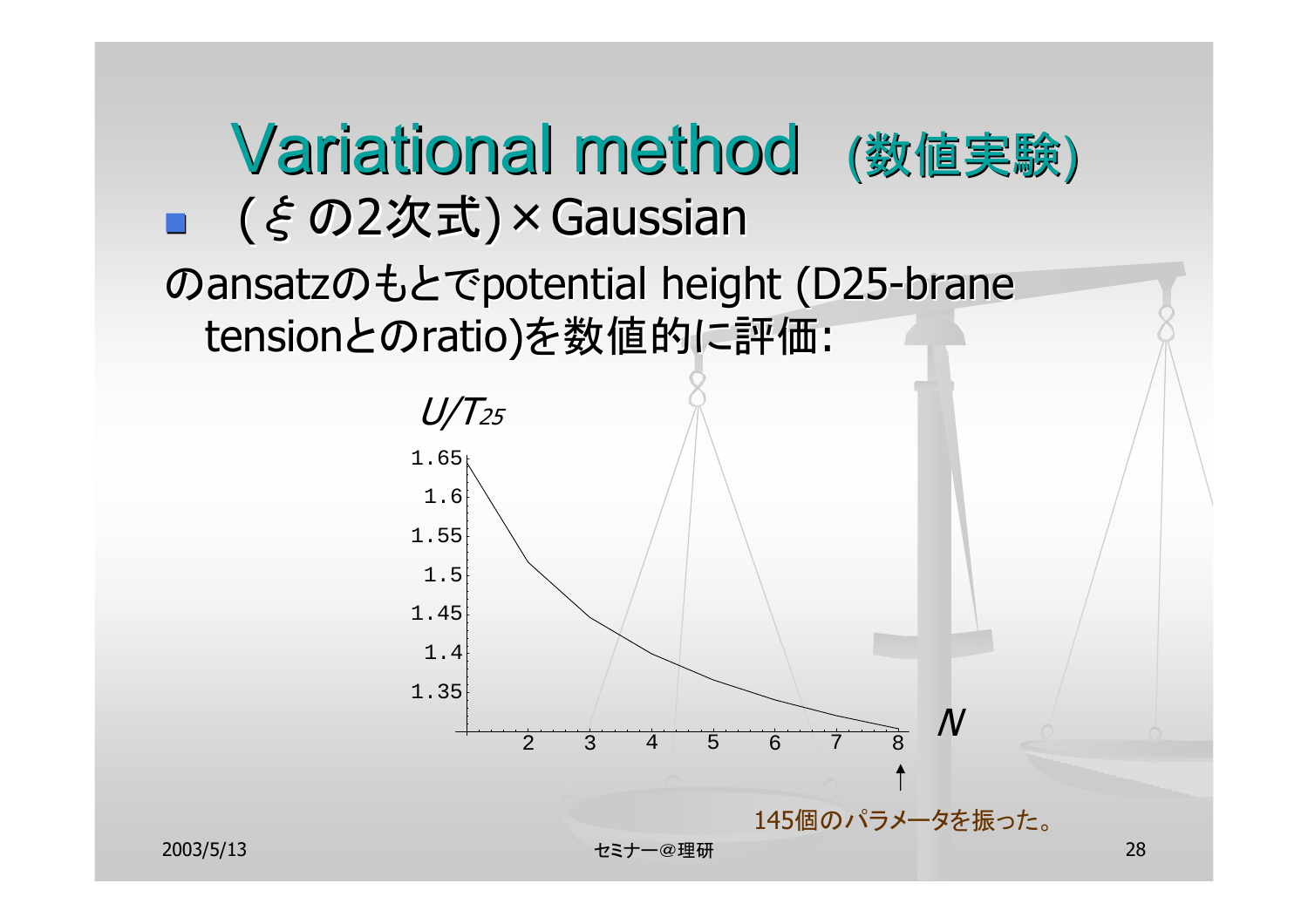Truncated Truncated Virasoro Virasoro/BRST operator /BRST operator ■ 素朴にoscillatorをMで切る(  $\langle \alpha_{\scriptscriptstyle n}, b_{\scriptscriptstyle n}, c_{\scriptscriptstyle n} \rangle |_{\scriptscriptstyle \sf m| \le M}$  へ制限する)と、  $(n+k)\alpha_{m-n-k}\alpha_k - \sum_{m}c_{m-n-k}\alpha_{n}$  (m + k) 2  $\sum_{i=1}^{M} \sum_{i=1}^{m} (x_i, t_i) \alpha_i \in \sum_{i=1}^{M} \sum_{i=1}^{n-1}$  $1 \; n=1 \qquad \qquad k=M-n+1 \qquad \qquad n=1 \; m=1 \qquad \qquad k=M-m+1$ , , , , , , , 1  $2 \frac{1}{|m| \leq M} \frac{1}{|n| \leq M} \frac{1}{M \leq |m+n|}$ 1 $\frac{1}{2}$   $(m-n)(k-m-n): c_{-n}c_{-m}c_{-k}b_{m+n+k}:$  $n|n|, |m|, |k|, |m+n|, |m+n+k| \le M$  $\{M < |m+n-k| \text{ or } M < |m-n+k| \text{ or } M < |m-n-k|\}$ *M m M M M M M M M M*  $B$   $\leq$   $\leq$   $\leq$   $\cdots$   $n$   $\leq$   $\leq$   $\cdots$   $\leq$   $\cdots$   $\leq$   $\cdots$   $\leq$   $\cdots$   $\leq$   $\cdots$   $\cdots$   $\cdots$   $\cdots$   $\cdots$   $\cdots$   $\cdots$   $\cdots$   $\cdots$   $\cdots$   $\cdots$   $\cdots$   $\cdots$   $\cdots$   $\cdots$   $\cdots$   $\cdots$   $\cdots$   $\cdots$   $\cdots$   $\cdots$   $\cd$ *m*=1 *n*=1 *k*=*M* -*n*+1 *n*=1 *n*=1 *k*=*M* -*m matter matter m*  $- n 1 - m 7 - n$  $m|{\leq}M$  ,  $n|{\leq}M$  ,  $M$  <  $|m+n$  $\bm{m}(-\bm{n})(\bm{k}-\bm{m}-\bm{n}): \bm{c}_{-\bm{n}}\bm{c}_{-\bm{m}}\bm{c}_{-\bm{k}}\bm{b}_{\bm{m}+\bm{n}+\bm{k}}$  $Q_R^2 = -\sum_{k=1}^{n} C_{2m} c_n$ ,  $\sum_{k=1}^{n} (n+k) \alpha_{m-n-k} \alpha_k - \sum_{k=1}^{n} C_{2m} c_n$ ,  $\sum_{k=1}^{n} (m+k) \alpha_{2k} \alpha_k$  $c_{-m}c_{-n} \mid L_m^{mauer}, L_m^m$ −  $- m n$   $\sum$   $(\cdots)$   $\cdots$   $\cdots$   $\cdots$   $\cdots$   $\cdots$   $\cdots$   $\cdots$   $\cdots$   $\cdots$   $\cdots$   $\cdots$   $\cdots$   $\cdots$   $\cdots$   $\cdots$   $\cdots$   $\cdots$   $\cdots$   $\cdots$   $\cdots$   $\cdots$   $\cdots$   $\cdots$   $\cdots$   $\cdots$   $\cdots$   $\cdots$   $\cdots$   $\cdots$   $\cdots$   $\cdots$   $\cdots$   $\cdots$   $\cdots$  $=$   $n=$   $k=M-n+1$   $n=$   $n=$   $k=M-m+1$  $\leq$ M, $|n|\leq$ M, $M$ < $|m+$  $=-\sum_{n} \sum_{m} c_{n} \sum_{n} (n+k) \alpha_{m-n-k} \alpha_{k} - \sum_{n} \sum_{m} c_{n} \sum_{n} (m+k) \alpha_{m-n-k} \alpha_{n}$ + $\frac{1}{2}$   $\sum_{m}$   $\mathcal{C}_{-m}$   $\left[$   $\boldsymbol{L}_{m}^{matter}, \boldsymbol{L}_{n}^{matter} \right]$  $+\frac{1}{2}$   $(m-n)(k-m-$ 3  $u \sim 2 \pi u_0$ 1 $1 \sum_{1}^{M}$  (26 - d), d - 2 - 24  $2 m^{-1}$  6 6 *M m m md d*  $-2-24a$  $c_{-m}c_{m}$  –  $m^{2}$  + –  $m^{2}$  *m*  $+\frac{1}{2}\sum_{m=1}^{M}c_{-m}c_{m}\left(\frac{26-d}{6}m^{3}+\frac{d-2-24a_{0}}{6}m\right)$ ∑

なのでさらにM/3に制限した空間では(iff d=26,ao=1で)ベキ零。 → この空間でQBがderivationになっているか?(計算中)